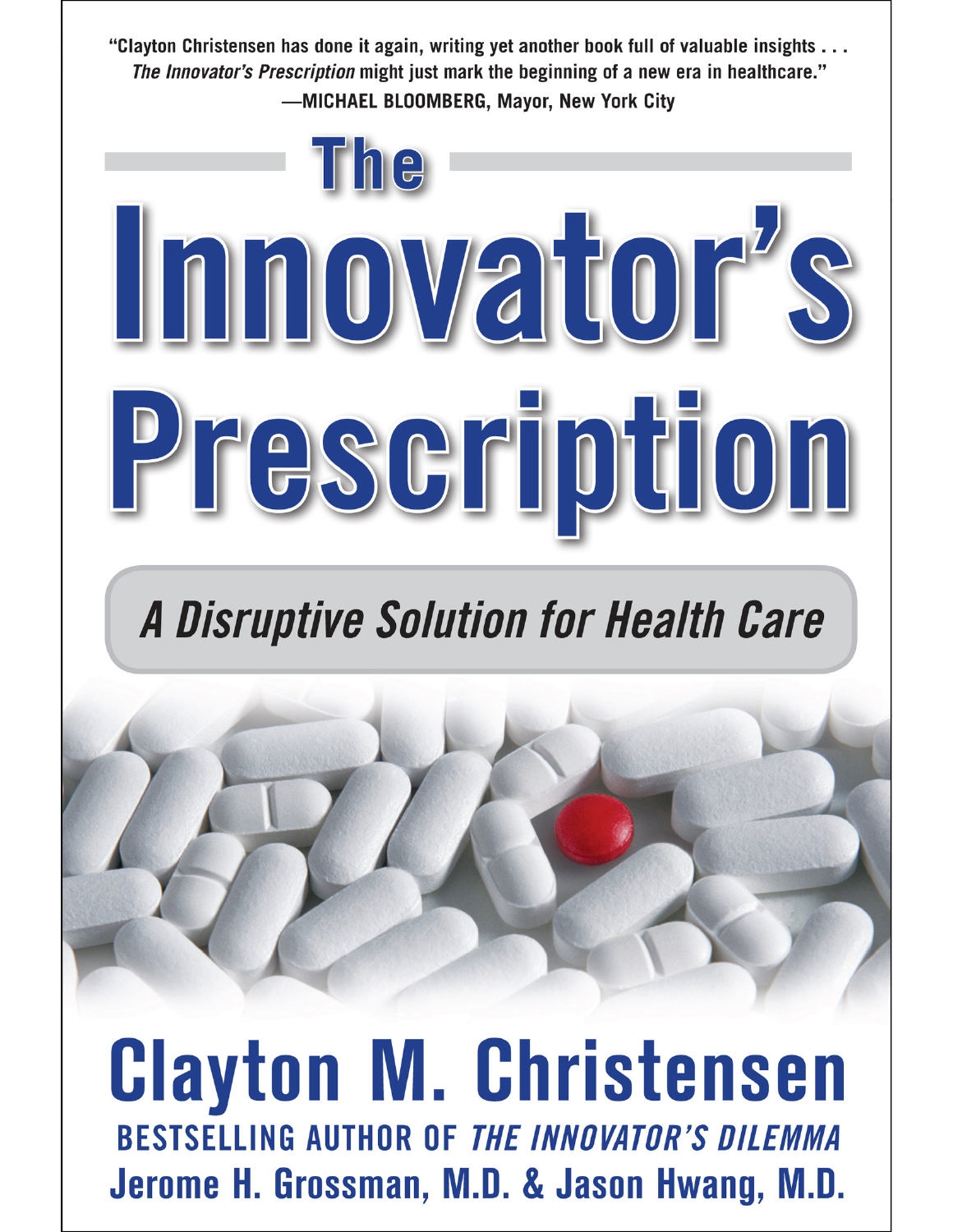# **Introduction**

In 1970 the cost of health care in the United States accounted for approximately 7 percent of gross domestic product. In 2007 it accounted for 16 percent of America's GDP. Normally, we view it as good news when an industry gains "share of wallet" in such a manner because it indicates that enterprises are making products or services that customers value and seek to purchase. At one level, therefore, we ought to be treating the fact that Americans are spending more of their income on health care as good news. They value good health. They're certainly better off spending it on health than many other diversions. But at another level this news is terrifying. We note just four frightening factors.

1. The growth in health-care spending in the United States regularly outpaces the growth of the overall economy. Over the last 35 years, while the nation's spending on all goods and services has risen at an average annual rate of 7.2 percent, the amount spent on health care has grown at a rate of 9.8 percent.<sup>1</sup> As a consequence, an increasing proportion of Americans simply cannot afford adequate care. Many efforts

vii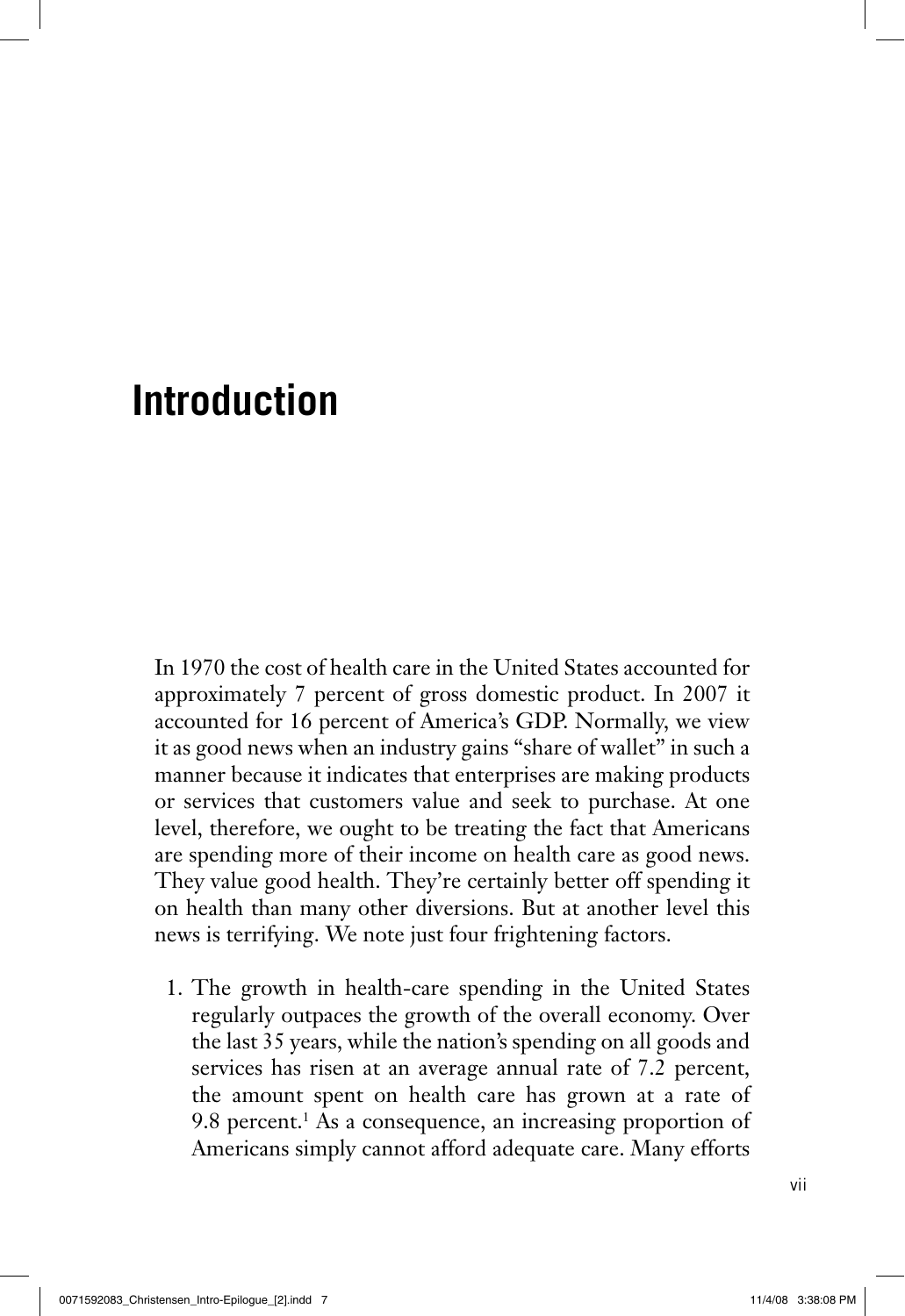to contain overall costs have the effect of making care inaccessible on a convenient and timely basis for *all* of us—even for those who can pay for it.

- 2. Second, if federal government spending remains a relatively constant percentage of GDP, the rising cost of Medicare within that budget will crowd out all other spending except defense within 20 years.<sup>2</sup>
- 3. The third factor that engenders fear is that the burden of covering the costs of health care for employees, retirees, and their families is forcing some of America's most economically important companies to become uncompetitive in world markets. Health-care costs add over \$1,500 to the cost of every car our automakers sell, for example.
- 4. The fourth frightening factor, about which few people are aware, is that if governments were forced to report on their financial statements the liabilities they face resulting from contractual commitments to provide health care for retired employees, nearly every city and town in the United States would be bankrupt. There is no way for them to pay for what they are obligated to pay, except by denying funding for schools, roads, and public safety, or by raising taxes to extreme levels.3

Health care is a terminal illness for America's governments and businesses. We are in *big* trouble.

The rest of the world isn't far behind. Nationalized health systems such as those in Canada and the United Kingdom generally seem good at making everyday care conveniently accessible to most people. Some appear to maintain a better balance between general and specialty care than the United States. However, budget limitations continue to result in long lines for specialty services and technologically advanced care.<sup>4</sup> The straits in which Canada's public, paid-for system finds itself, for example, prompted Chief Justice Beverly McLachlin of the Supreme Court of Canada to opine in 2005 that "access to a waiting list is not access to health care."5 Even in the U.K., where the National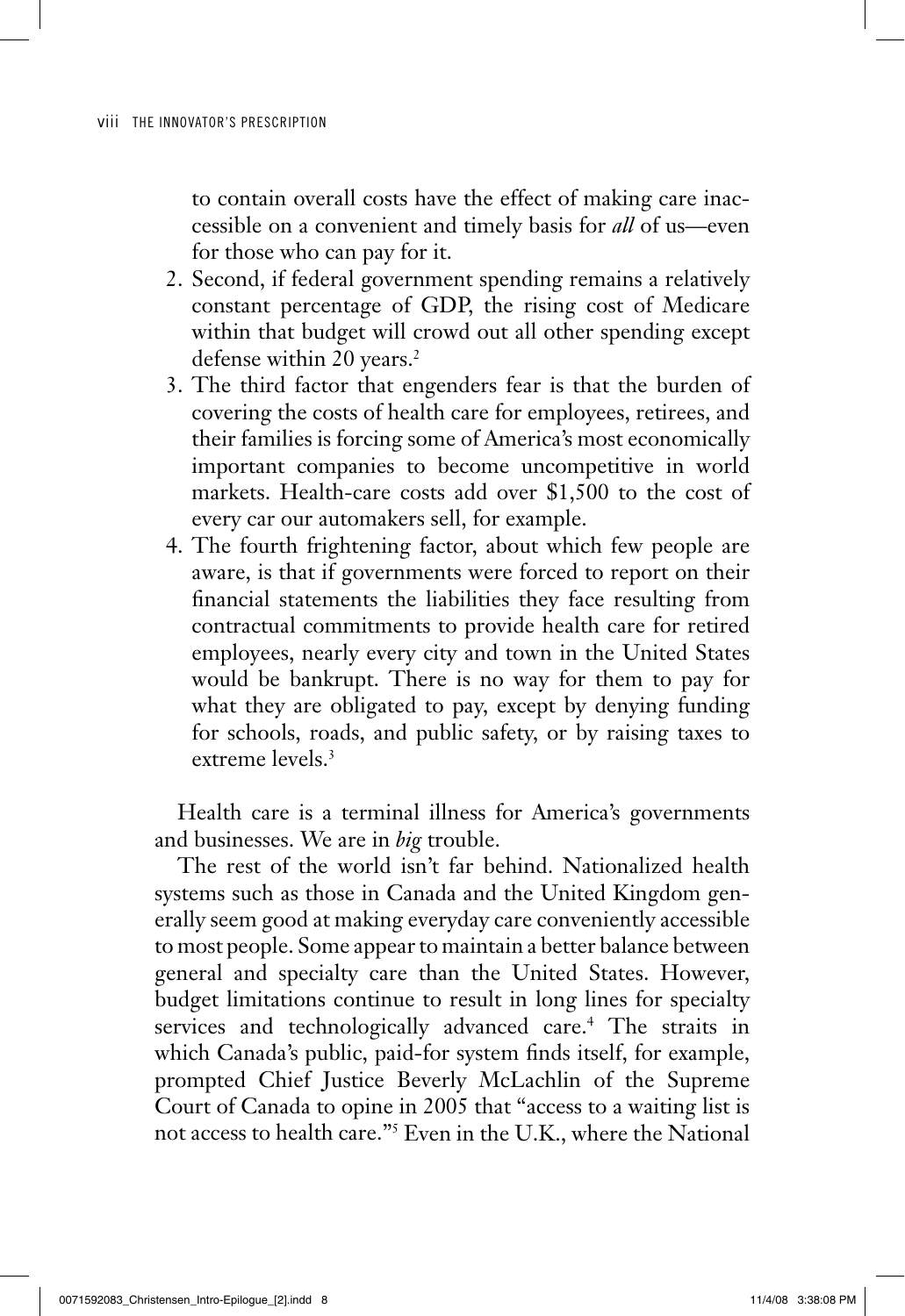Health Service has made impressive strides in cutting wait times and upgrading facilities, the dramatically increased cost has not been offset by improved productivity.<sup>6</sup>

We look to each other for answers that nobody seems to have. Even while many Americans have begun to look to a single-payer, government-controlled health system as an answer to the crisis in the United States, some governments with nationalized systems have recently introduced competing private insurance plans that offer their citizens a wider array of choices. And in developing countries, the notion of somehow replicating the systems of the developed world is simply unthinkable. Their only option seems to be adequate care for the rich and little for everyone else.

The U.S. system's cost is fueled by a runaway reactor called feefor-service reimbursement. It has taught us that the economist Jean Baptiste Say was right, at least for this industry: when caregivers make more money by providing more care, supply creates its own demand. By some estimates, a percent of health care consumed seems to be driven by physician and hospital supply, not patient need or demand.7

Those fighting for reform have few weapons for systemic change. Most can only work on improving the cost and efficacy of their piece of the system. There are very few system architects among these forces that have the scope and power of a commanding general to reconfigure the elements of the system.

Perhaps most discouraging of all, however, is that there is no credible map of the terrain ahead that reformers agree upon and trust. They are armed with data about the past, and they have become accustomed to reaching consensus for action when the data are conclusive. But because there are no data about the future, there is no map available to convincingly show these reformers which of the pathways ahead of them lead to a dead end and which constitute a promising road to reform. And few have a sense for the interconnectedness of these pathways. As the prophet of Proverbs said, "Where there is no vision, the people perish."8

So why this book? There is little dispute that we need a system that is competitive, responsive, and consumer-driven, with clear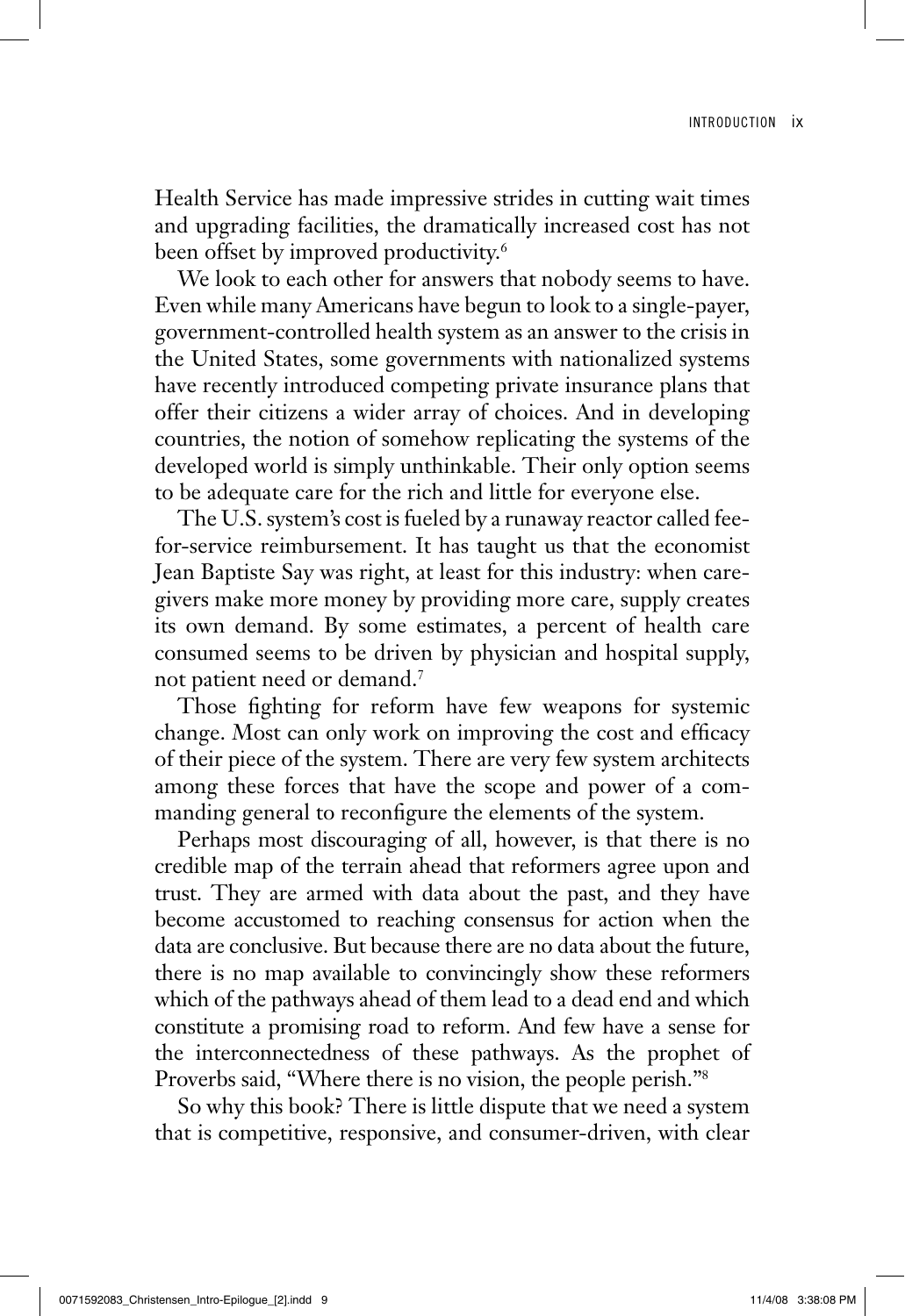metrics of value per dollar being spent.9 Our hope is that *The Innovator's Prescription* can provide a road map for those seeking innovation and reform—an accurate description of the terrain ahead, about which data are not yet available. Much of today's political dialogue on health-care reform centers on how to pay for the cost of health care in the future. This book offers the other half of the equation: how to innovate to reduce costs and improve the quality and accessibility of care. We don't simply ask how we can *afford* health care. We show how to make it *affordable*—less costly and of better quality.

Almost every day somewhere in the United States, a group of health-care reformers convenes a conference. We've attended many of these. Almost without exception the participants talk past each other. This one focuses on the uninsured poor, that one on prescription coverage for the elderly, another on overuse of expensive diagnostics technology, and still someone else on the cost of end-of-life care. Someone decries the perversions of fee-for-service reimbursement, while someone else bewails the failings of capitation.

They talk past one another because they don't share a common language and a common understanding of the root causes of these problems. Unable to agree on the problem, and without a language for understanding one another, they find it impossible to articulate and agree upon promising solutions. We hope this book helps these reformers understand the root causes of America's healthcare malaise so they can frame solutions that stanch the problems at their source. And we hope to give them a common language so that we understand one another and can work cooperatively.

The approach we take in *The Innovator's Prescription* is unique. We have not studied health care to derive solutions for health care. Rather, our aim is to examine this industry through the lenses of general models of managing innovation that have emerged from 20 years of studying these problems at the Harvard Business School and the Kennedy School of Government at Harvard. These models have been insightfully applied to industries as diverse as national defense, automobiles, financial services, tele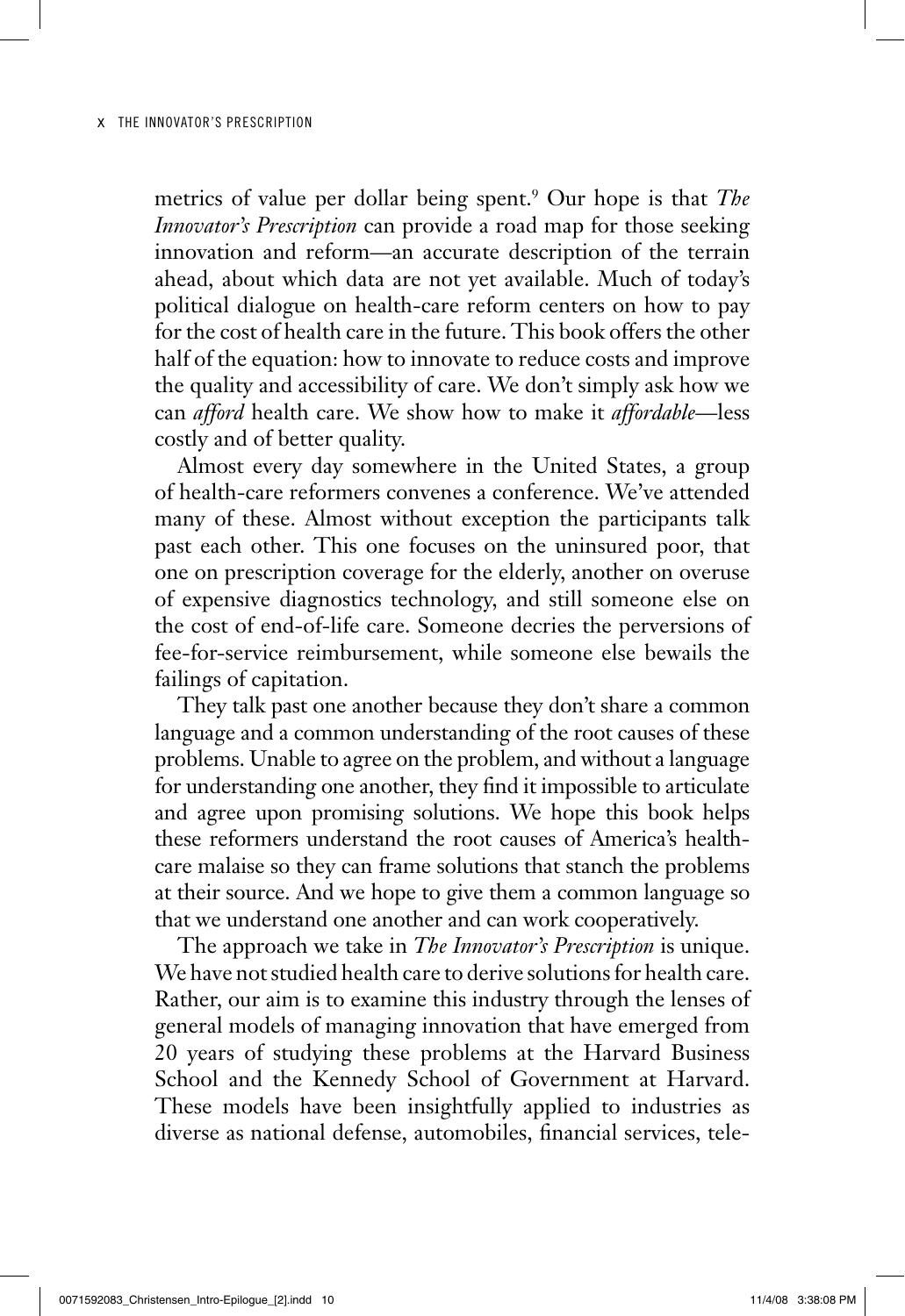communications, computer hardware and software, public education, and steel. They have been used to help entire national economies remain competitive and prosperous. They have helped companies innovate in industries that are heavily regulated, as well as in those that are not. We use these models in this book first to explain the root causes for why health care has become progressively expensive and inaccessible. With the causes of these problems defined, we then draw upon these models to show how to solve them.10

What follows is a summary of our primary assertions, in order to give our readers a road map of sorts for this book. The subsequent chapters then offer deeper analyses of the problems and solutions, from as many perspectives as possible.

# Affordability and Convenient Accessibility

The problems facing the health-care industry actually aren't unique. The products and services offered in nearly every industry, at their outset, are so complicated and expensive that only people with a lot of money can afford them, and only people with a lot of expertise can provide or use them. Only the wealthy had access to telephones, photography, air travel, and automobiles in the first decades of those industries. Only the rich could own diversified portfolios of stocks and bonds, and paid handsome fees to professionals who had the expertise to buy and sell those securities. Quality higher education was limited to the wealthy who could pay for it and the elite professors who could provide it. And more recently, mainframe computers were so expensive and complicated that only the largest corporations and universities could own them, and only highly trained experts could operate them. (We will come back to this last example, below.)

It's the same with health care. Today, it's very expensive to receive care from highly trained professionals. Without the largesse of well-heeled employers and governments that are willing to pay for it, most health care would be inaccessible to most of us.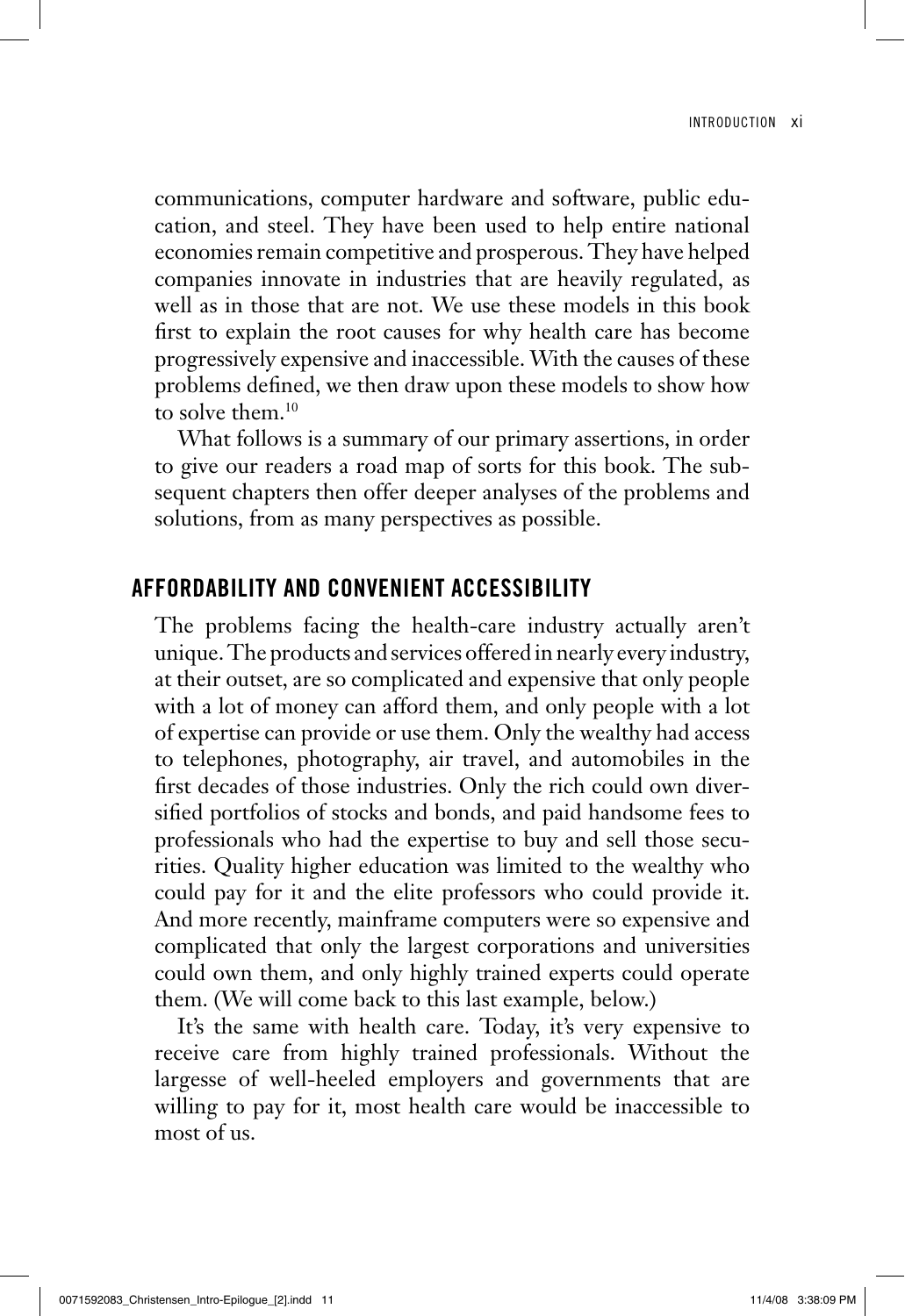At some point, however, these industries were transformed, making their products and services so much more affordable and accessible that a much larger population of people could purchase them, and people with less training could competently provide them and use them. We have termed this agent of transformation *disruptive innovation.* It consists of three elements (shown in Figure I.1).

- **1. Technological enabler***.* Typically, sophisticated technology whose purpose is to simplify, it routinizes the solution to problems that previously required unstructured processes of intuitive experimentation to resolve.
- **2. Business model innovation.** Can profitably deliver these simplified solutions to customers in ways that make them affordable and conveniently accessible.
- **3. Value network.** A commercial infrastructure whose constituent companies have consistently disruptive, mutually reinforcing economic models.<sup>11</sup>

In the middle of these three enablers are a host of regulatory reforms and new industry standards that facilitate or lubricate  $\frac{10}{2}$ 

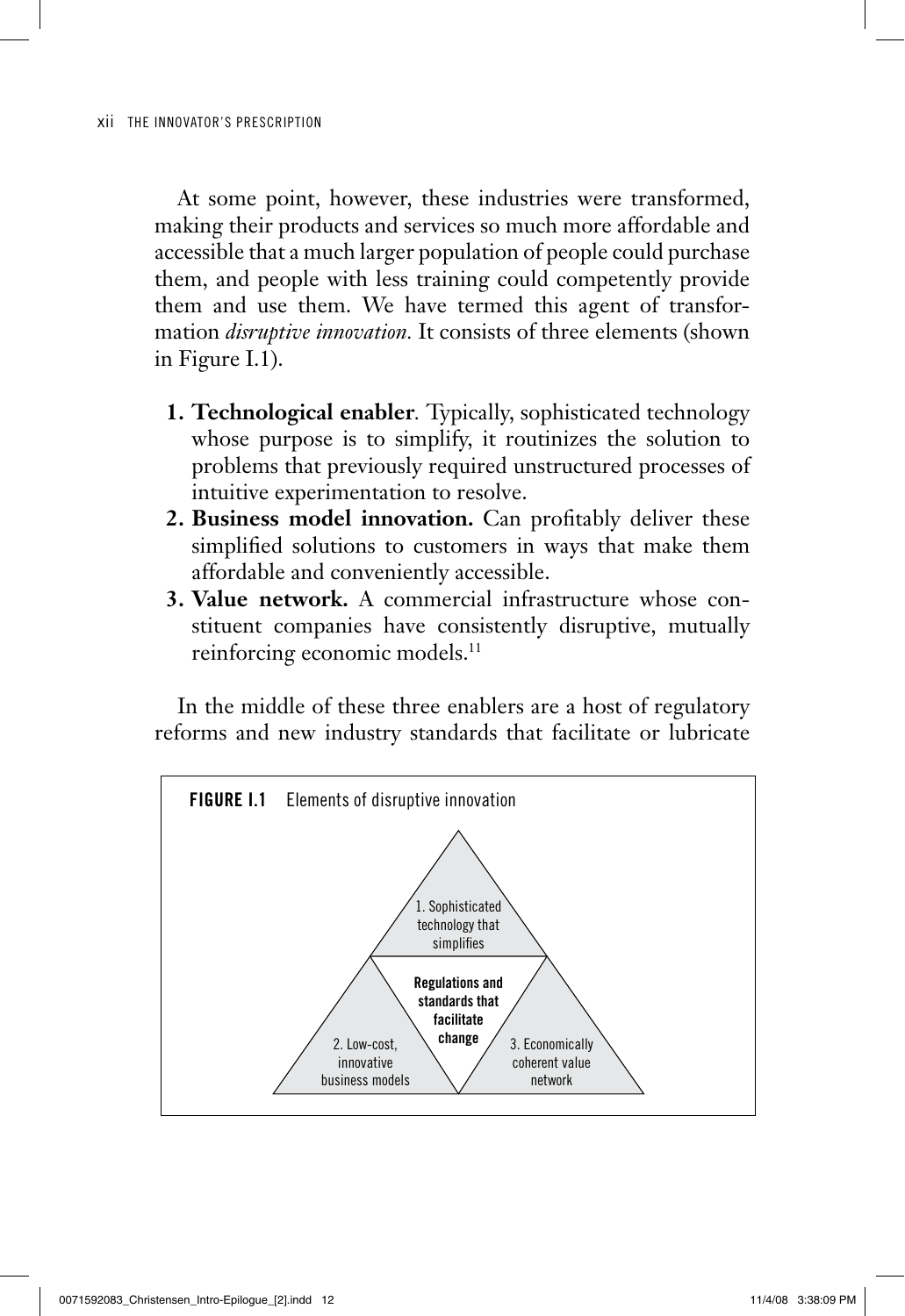interactions among the participants in the new disruptive industry.

To illustrate how these enablers of disruptive innovation can combine to transform a high-cost, expertise-intensive product into one that is much more affordable and simple, let's briefly review how it transformed digital computing.

#### The Computer Revolution

Until the 1970s there were only a few thousand engineers in the world who possessed the expertise required to design mainframe computers, and it took deep expertise to operate them. The business model required to make and market these machines required gross profit margins of 60 percent just to cover the inherent overhead. The personal computer disrupted this industry by making computing so affordable and accessible that hundreds of millions of people could own and use computers.

The technological enabler of this disruption was the microprocessor, which so simplified the problems of computer design and assembly that Steve Wozniak and Steve Jobs could slap together an Apple computer in a garage. And Michael Dell could build them in his dorm room.

However, by itself, the microprocessor was not sufficient. IBM and Digital Equipment Corporation (DEC) both had this technological enabler inside their companies, for example. DEC eschewed business model innovation and tried instead to commercialize the personal computer from within its minicomputer business model, a model that simply could not make money if computers were priced below \$50,000. IBM, in contrast, set up an innovative business model in Florida, far from its mainframe and minicomputer business units in New York and Minnesota. In its PC business model, IBM could make money with low margins, low overhead costs, and high unit volumes. By coupling the technological and business model enablers, IBM transformed the computing industry and much of the world with it, while DEC was swept away.<sup>12</sup>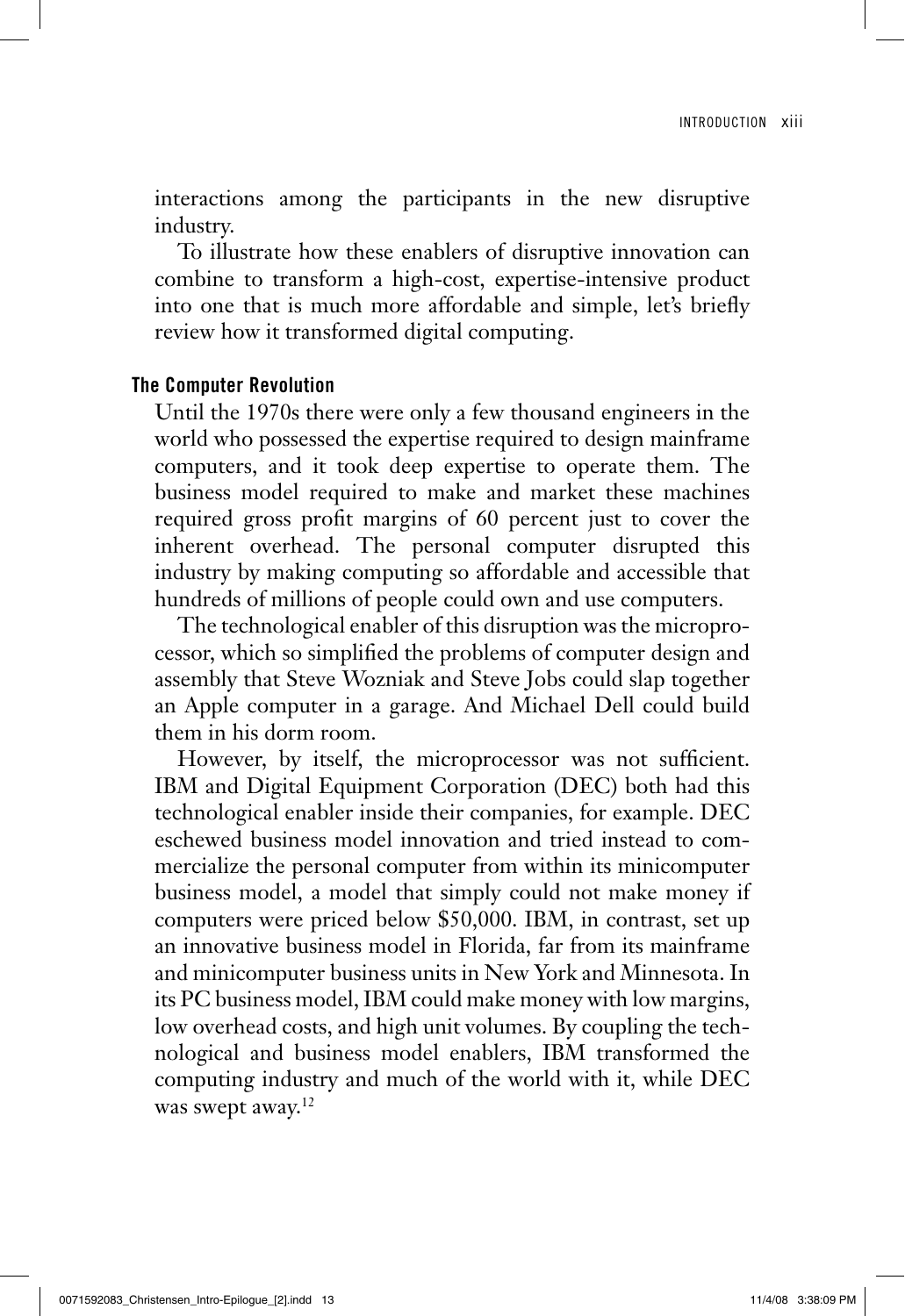And it wasn't just the makers of expensive computers that were swept away. The systems of component and software suppliers, and the sales and service channels that had sustained the mainframe and minicomputer industries, were all disrupted by a new supporting cast of companies whose economics, technologies, and competitive rhythms matched those of the personal computer makers. An entire new value network displaced the old network.

# 1. Disruptive Technological Enablers in Health Care

Our bodies have a limited vocabulary to draw upon when they need to express that something is wrong. The vocabulary is comprised of physical symptoms, and there aren't nearly enough symptoms to go around for all of the diseases that exist—so diseases essentially have to share symptoms. When a disease is only diagnosed by physical symptoms, therefore, a rules-based therapy for that diagnosis is typically impossible—because the symptom typically is just an umbrella manifestation of any one of a number of distinctly different disorders.

The technological enablers of disruption in health care are those that provide the ability to precisely diagnose by the *cause* of a patient's condition*,* rather than by physical symptom. These technologies include molecular diagnostics, diagnostic imaging technology, and ubiquitous telecommunication. When precise diagnosis isn't possible, then treatment must be provided through what we call *intuitive medicine*, where highly trained and expensive professionals solve medical problems through intuitive experimentation and pattern recognition. As patterns in these patients become clearer, care evolves into the realm of evidence-based medicine, or *empirical medicine*—where data are amassed to show that certain ways of treating patients are, on average, better than others. Only when diseases are diagnosed precisely, however, can therapy that is predictably effective for each patient be developed and standardized. We term this domain *precision medicine*. 13

As we'll see in Chapter 2, disruption-enabling diagnostic technologies long ago shifted the care of most infectious diseases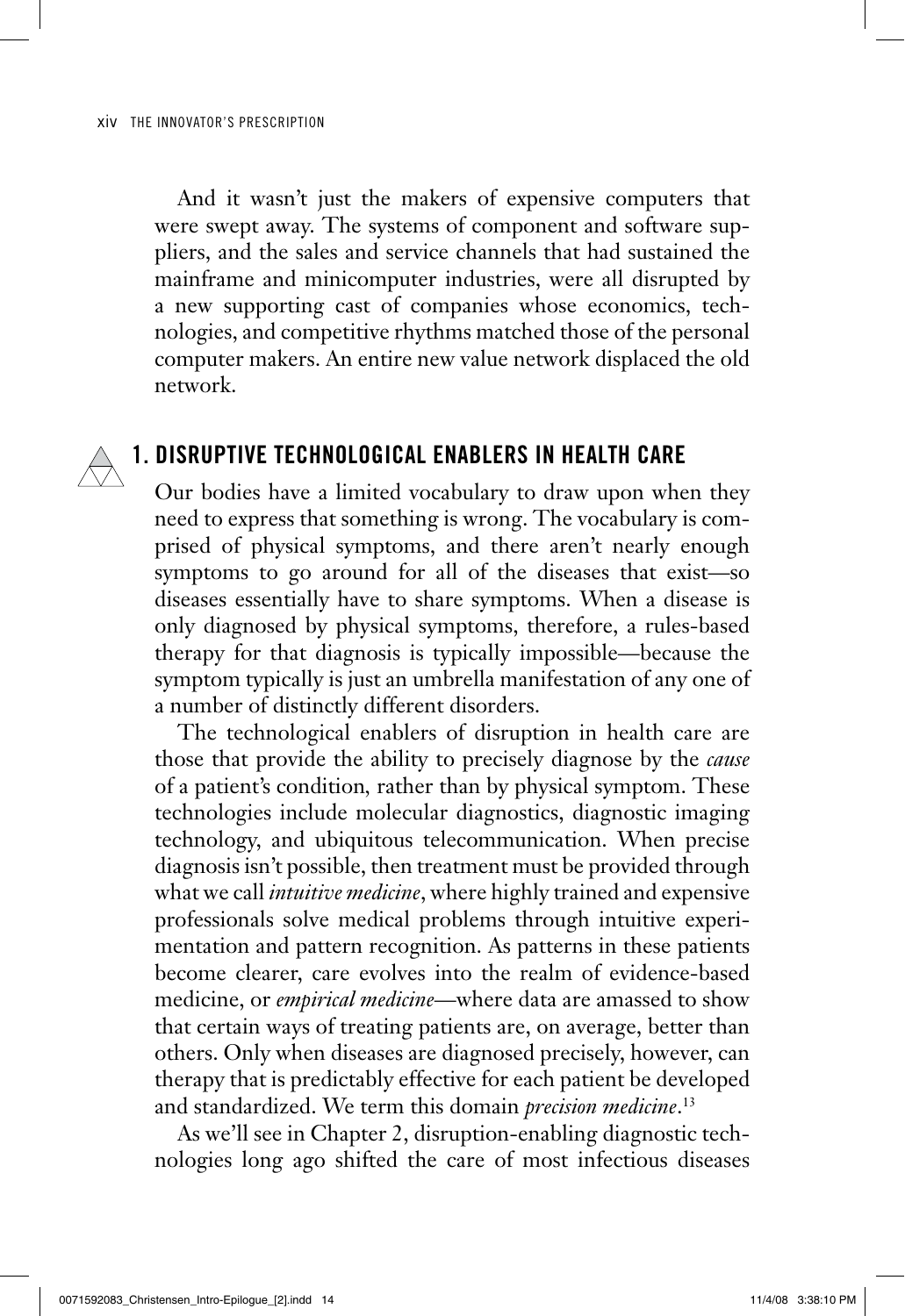from intuitive medicine (when diseases were given labels such as "consumption") to the realm of precision medicine (where they can be defined as precisely as different types of infection, different categories of lung disease, and so on). To the extent that we know what type of bacterium, virus, or parasite causes one of these diseases—and when we know the mechanism by which the infection propagates—predictably effective therapies can be developed—therapies that address the cause, not just the symptom. As a result, nurses can now provide care for many infectious diseases, and patients with these diseases rarely require hospitalization. Diagnostics technologies are enabling similar transformations, disease by disease, for families of much more complicated conditions that historically have been lumped into categories we have called cancer, hypertension, Type II diabetes, asthma, and so on.

# 2. Disruptive Business Model Innovations

In health care, however, many technological enablers have not yet been translated into lower-cost, higher-quality, more accessible services. The reason? Because of the factors we will explore in this book, the delivery of care has been frozen in two business models—the general hospital, and the physician's practice—both of which were designed a century ago, when almost all care was in the realm of intuitive medicine.

The lack of business model innovation in the health-care industry—in many cases because regulators have not permitted it—is the reason health care is unaffordable. Chapters 1, 3, 4, and 5 describe what these business model innovations might look like and suggest pathways by which entrepreneurs and regulators can accelerate the processes of disruption that have already begun in every branch of the health-care industry.

Generically, there are three types of business models: *solution shops, value-adding process* (VAP) *businesses*, and *facilitated networks*. 14 The two dominant provider institutions in health care—general hospitals and physicians' practices—emerged originally as solution shops. But over time they have mixed in value-adding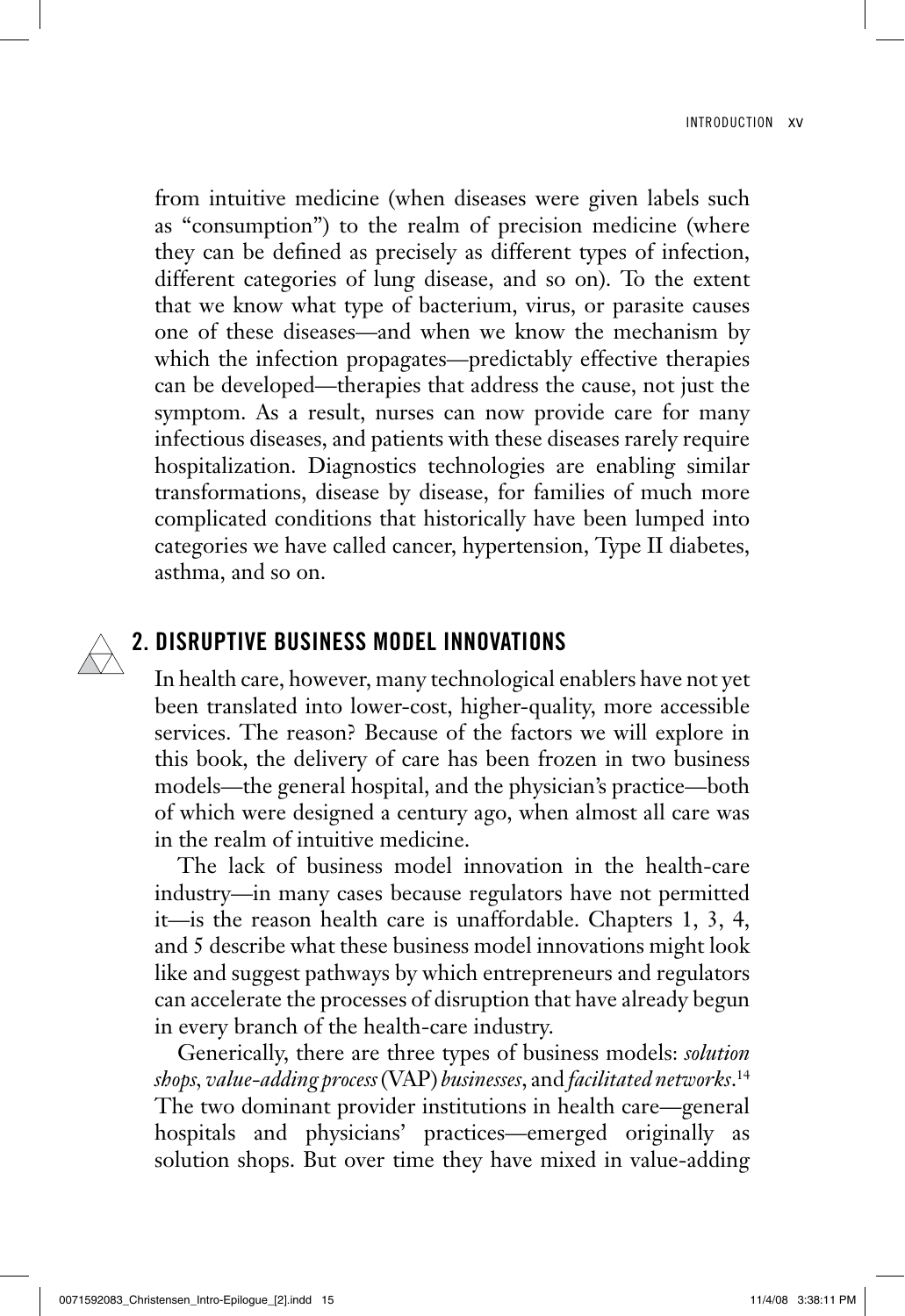process and facilitated network activities as well. This has resulted in complex, confused institutions in which much of the cost is spent in overhead activities, rather than in direct patient care. For each to function properly, these business models must be separated in as "pure" a way as possible.

#### Solution Shops

These "shops" are businesses that are structured to diagnose and solve unstructured problems. Consulting firms, advertising agencies, research and development organizations, and certain law firms fall into this category. Solution shops deliver value primarily through the people they employ—experts who draw upon their intuition and analytical and problem-solving skills to diagnose the cause of complicated problems. After diagnosis, these experts recommend solutions. Because diagnosing the cause of complex problems and devising workable solutions has such high subsequent leverage, customers typically are willing to pay very high prices for the services of the professionals in solution shops.

The diagnostic work performed in general hospitals and in some specialist physicians' practices are solution shops of sorts. Highly trained experts amass information from imaging and other monitoring equipment, analysis of blood and tissue samples, and personal physical examinations. They'll then intuitively develop hypotheses of the causes of patients' symptoms. When the diagnosis is only an uncertain hypothesis, these experts typically test the hypothesis by applying the best available therapy. If the patient responds, it verifies the hypothesis. If not, the experts iterate through cycles of hypothesis testing in an attempt to diagnose and resolve the problem.

Payment almost always is made to solution shop businesses in the form of fee for service. We've observed that consulting firms such as Bain and Company occasionally agree to be paid in part based upon the results of the diagnosis and recommendations their teams have made. But that rarely sticks, because the outcome depends on many factors beyond the correctness of the diagnosis and recommendations, so guarantees about total costs and ultimate outcomes can rarely be made.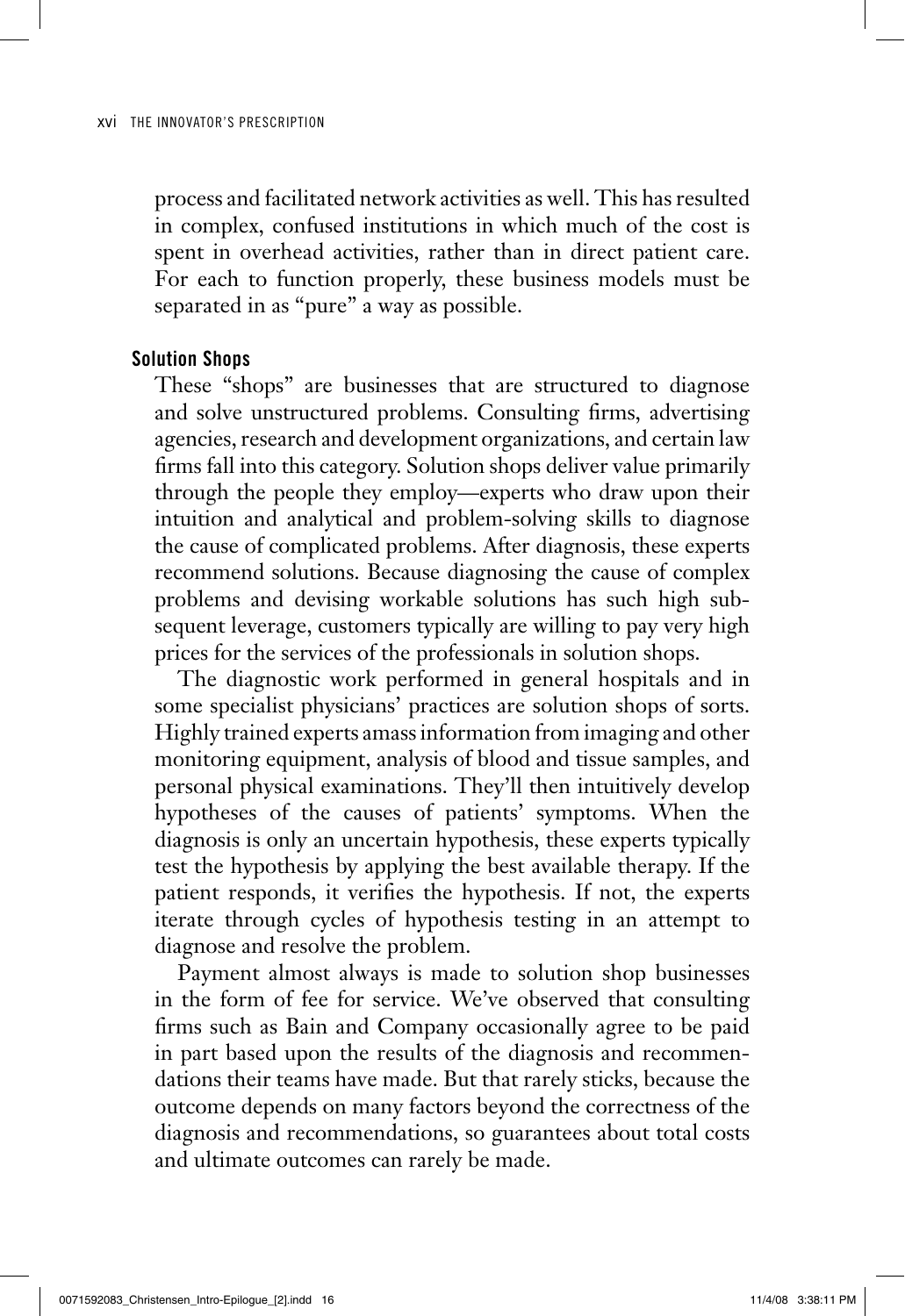#### Value-Adding Process Businesses

Organizations with value-adding process business models take in incomplete or broken things and then transform them into more complete outputs of higher value. Retailing, restaurants, automobile manufacturing, petroleum refining, and the work of many educational institutions are examples of VAP businesses. Some VAP organizations are highly efficient and consistent, while others are less so.<sup>15</sup>

Many medical procedures that occur after a definitive diagnosis has been made are value-adding process activities. These range from a nurse prescribing medication to cure strep throat after it was diagnosed by a rules-based diagnostic test, to hernia repair, angioplasty, and laser eye surgery. VAP procedures are possible only after a definitive diagnosis has been made first—quite often in a solution shop. When VAP procedures such as these are organizationally separated from those of solution shops, overhead costs drop dramatically: focused VAP clinics typically can deliver comparable care at prices that are half of those incurred in hospitals and physicians' practices in which VAP and solution shop business models are conflated. Institutions such as the Minute-Clinic, Shouldice Hospital, eye surgery centers, and certain focused heart health and orthopedic hospitals are examples of value-adding process businesses.16

VAP businesses typically charge their customers for the *output* of their processes, whereas solution shops must bill for the cost of their inputs. Most of them even guarantee the result.17 They can do this because the ability to deliver the outcome is embedded in repeatable and controllable processes and the equipment used in those processes. Hence, restaurants can print prices on their menus, and universities can sell credit hours at guaranteed prices. Manufacturers of most products publish their prices and guarantee the result for the period of warranty.

Since they operate in the realms of empirical and precision medicine, VAP businesses in the health-care industry can do the same thing. MinuteClinic posts the prices of every procedure it offers. Eye surgery centers advertise their prices; and Geisinger's heart hospitals can specify in advance not just the price of an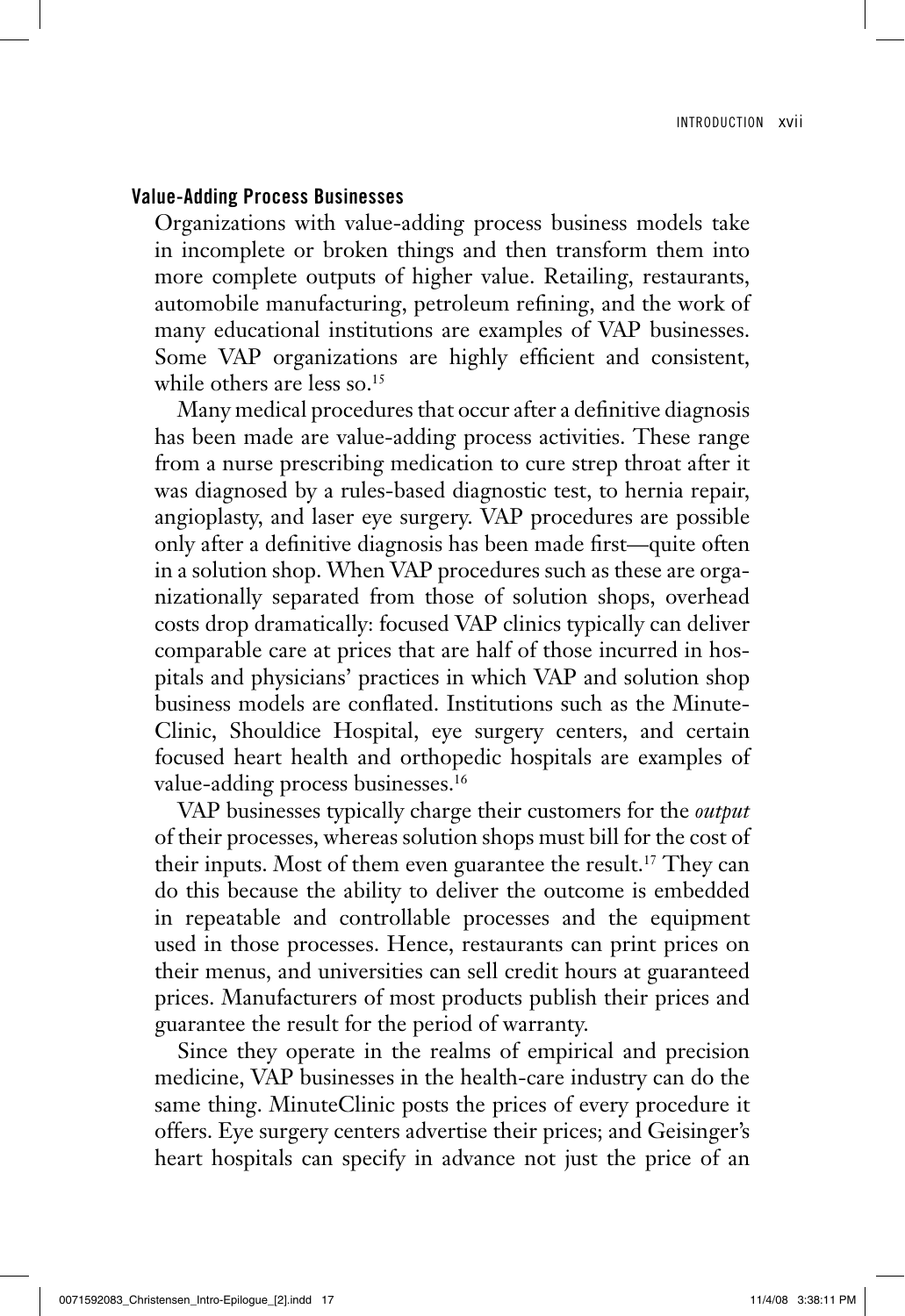angioplasty procedure, but can guarantee the result. In a new and remarkable agreement with several European governments, Johnson & Johnson has guaranteed that its new drug Velcade will effectively treat a specific form of multiple myeloma that can be diagnosed with a particular biomarker—or it will refund to the health ministry the cost of the full course of therapy. J&J can do this because the treatment is undertaken after a definitive diagnosis has been made.<sup>18</sup>

Many who have written about the problems of health care decry the fact that the value of health-care services being offered by hospitals and doctors is not being measured. To them, we would explain that the reason isn't that these providers don't *want* to provide measurable value; they simply *can't,* because under the same roof they have conflated fundamentally different business models whose metrics of output, value, and payment are incompatible with one another.

#### Facilitated Networks

These are enterprises in which people exchange things with one another. Mutual insurance companies are facilitators of networks: customers deposit their premiums into the pool, and they take claims out of it. Participants in telecommunications networks send and receive calls and data among themselves; eBay and craigslist are network businesses. In this type of business, the companies that make money tend to be those that facilitate the effective operation of the network. They typically make money through membership or user fees.

Networks can also be an effective business model for the care of many chronic illnesses that rely heavily on modifications in patient behavior for successful treatment. Until recently, however, there have been few user network businesses to address this growing portion of the world's health-care burden.

Organizations like dLife, which facilitates the networking of people with diabetes and their families, are evolving toward models that can deal with the particular challenges in treating these chronic illnesses.19 Waterfront Media and WebMD are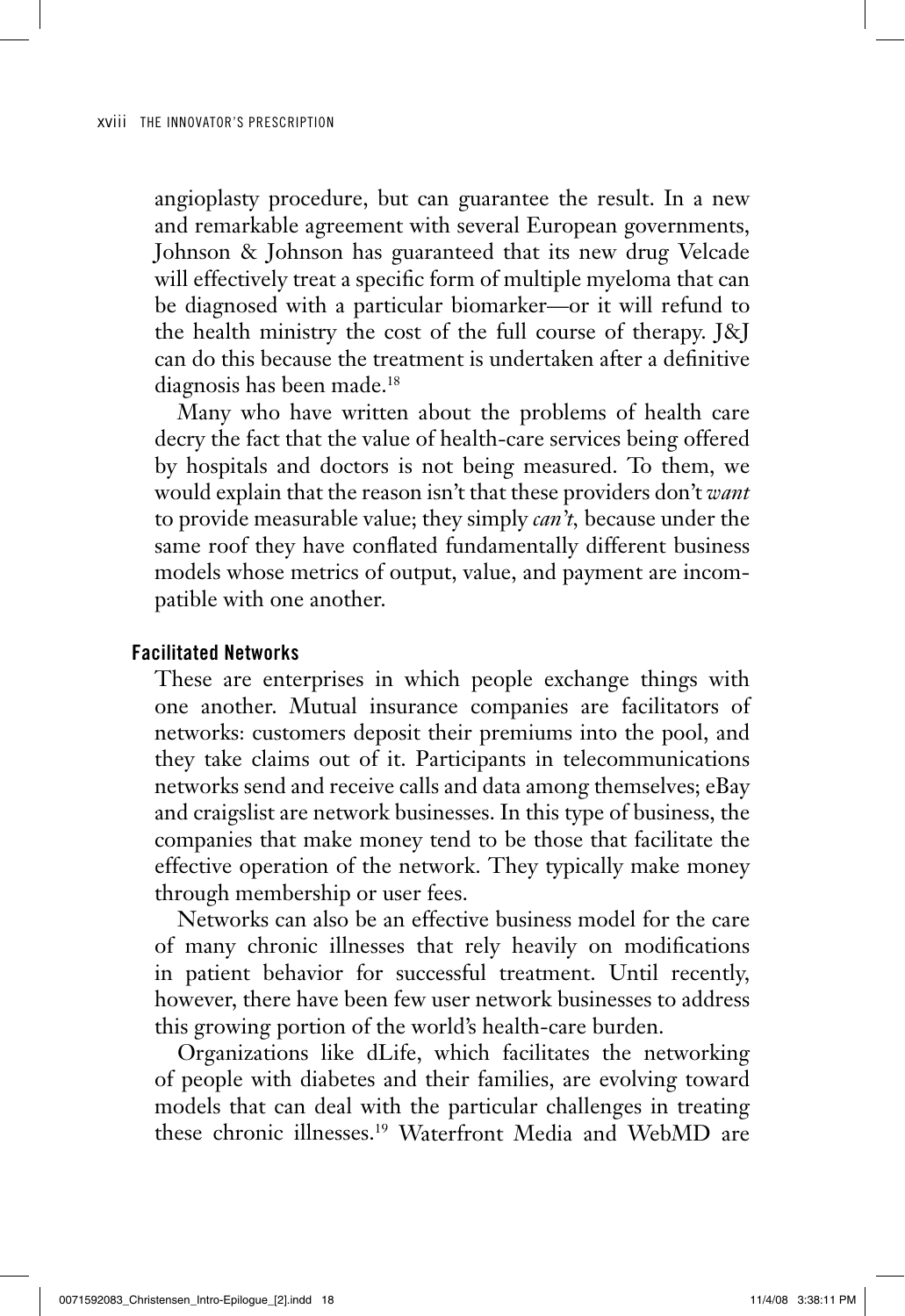building facilitating networks for patients with chronic diseases. Harnessing a vast array of patient data, they're building the capability for patients to find "someone like me." This will allow patients to compare progress in treating their disease with directly comparable patients, and ultimately enable those patients to communicate with and learn from each other. The physicians' practice business model is a horrible mismatch with the nature of care for many chronic diseases. Facilitated network business models in health care can be structured to make money by keeping people well; whereas solution shop and VAP business models make money when people are sick.<sup>20</sup>

So what's the answer? The health-care system has trapped many disruption-enabling technologies in high-cost institutions that have conflated two and often three business models under the same roof. The situation screams for business model innovation. The first wave of innovation must separate different business models into separate institutions whose resources, processes, and profit models are matched to the nature and degree of precision by which the disease is understood. Solution shops need to become focused so they can deliver and price the services of intuitive medicine accurately. Focused value-adding process hospitals need to absorb those procedures that general hospitals have historically performed after definitive diagnosis. And user networks need to be cultivated to manage the care of many behavior-dependent chronic diseases. Solution shops and VAP hospitals can be created as hospitals-within-hospitals if done correctly.

The reason why this basic segregation of business models must occur from the outset of disruption is that it will enable accurate measurements of value, costs, pricing, and profit for each type of business. A second wave of disruptive business models can then emerge within each of these three types. Powerful online tools can walk physicians through the process of interpreting symptoms and test results to formulate hypotheses, then help them define the additional data they need to converge upon definitive diagnoses. This will enable lower-cost primary care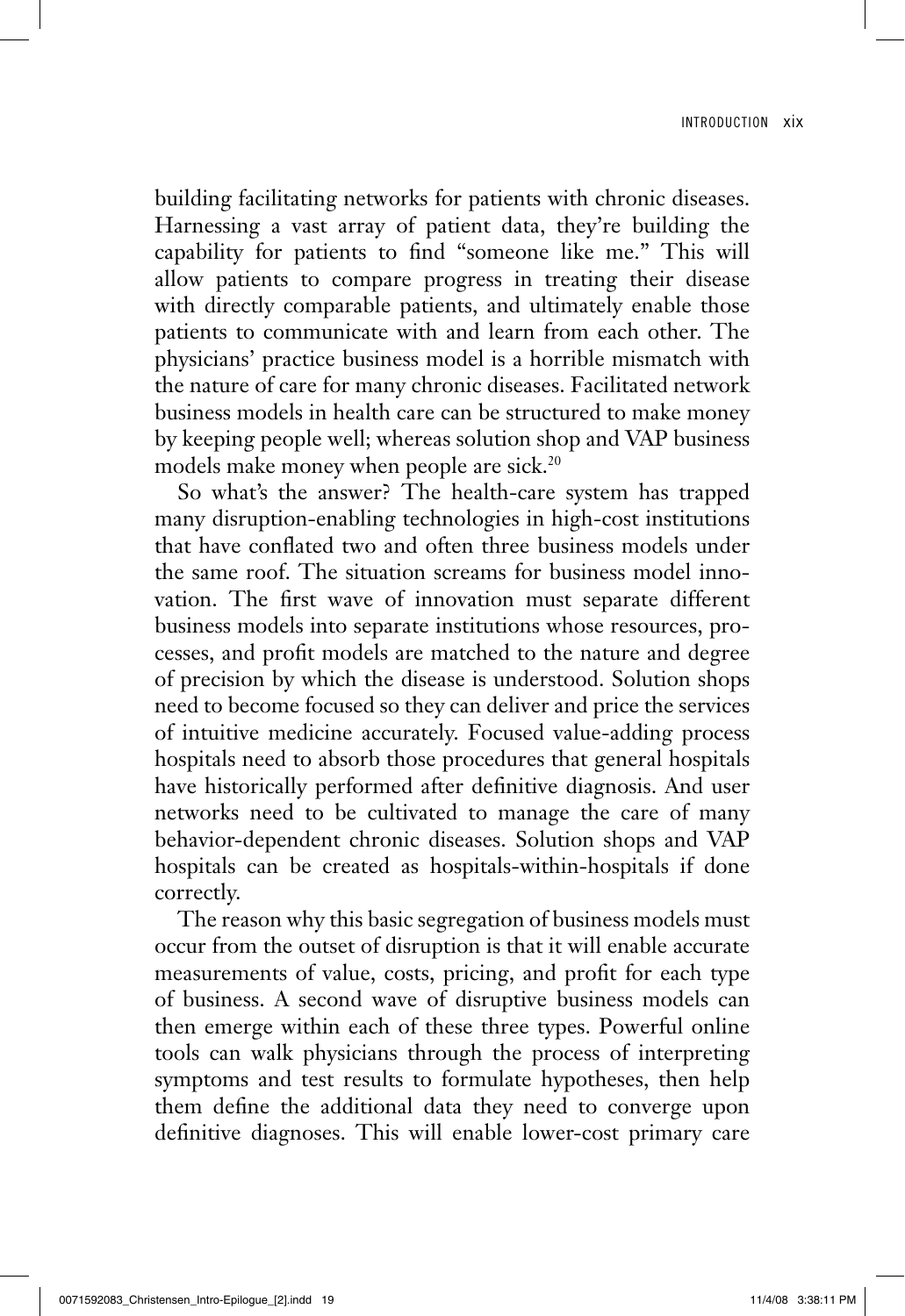physicians to access the expertise of—and thereby disrupt specialist practitioners of intuitive medicine. Likewise, ambulatory clinics will disrupt inpatient VAP hospitals. Retail providers like MinuteClinic, which employ nurse practitioners rather than physicians, need to disrupt physicians' practices.<sup>21</sup>

Hospitals and physicians' practices have long defended themselves under the banner, "For the good of the patient." Yet, for the good of the patient, do we really need to leave *all* care in the realm of intuitive medicine? Much technology has moved past this point, and health-care business models need to catch up. Two landmark reports from the Institute of Medicine—*Crossing the Quality Chasm* and *To Err Is Human*—shattered the myth that ever-escalating cost was the price Americans must pay to have the high-quality care that only full-service hospitals staffed by the best doctors can provide.<sup>22</sup>

# 3. A Disruptive Value Network: Systemic Reform vs. Piecemeal Insertion

The third enabler of disruption is the coalescence of an independent value network around the new disruptive business models through which care is delivered. Disruptions are rarely plug-compatible with the prior value network, or commercial ecosystem. When disruptive innovators assume that relying on the existing value network is a cheaper, faster way to succeed, they invariably find that ensconcing their "piece" of the system into the old value network kills their innovation—or it co-opts and reshapes their disruptive business model so that it conforms to that system. Vice versa never happens.

Figure I.2 depicts the systemic change inherent in the new disruptive value network for health care. This diagram is a simplification of a complicated system whose details are explained in the chapters that follow. Nonetheless, it highlights how many elements of the new system will need to change in concert in order for any of the individual elements to have the desired effect. Disruption means that many distinctly different business models providing care. But this is important across all of the dis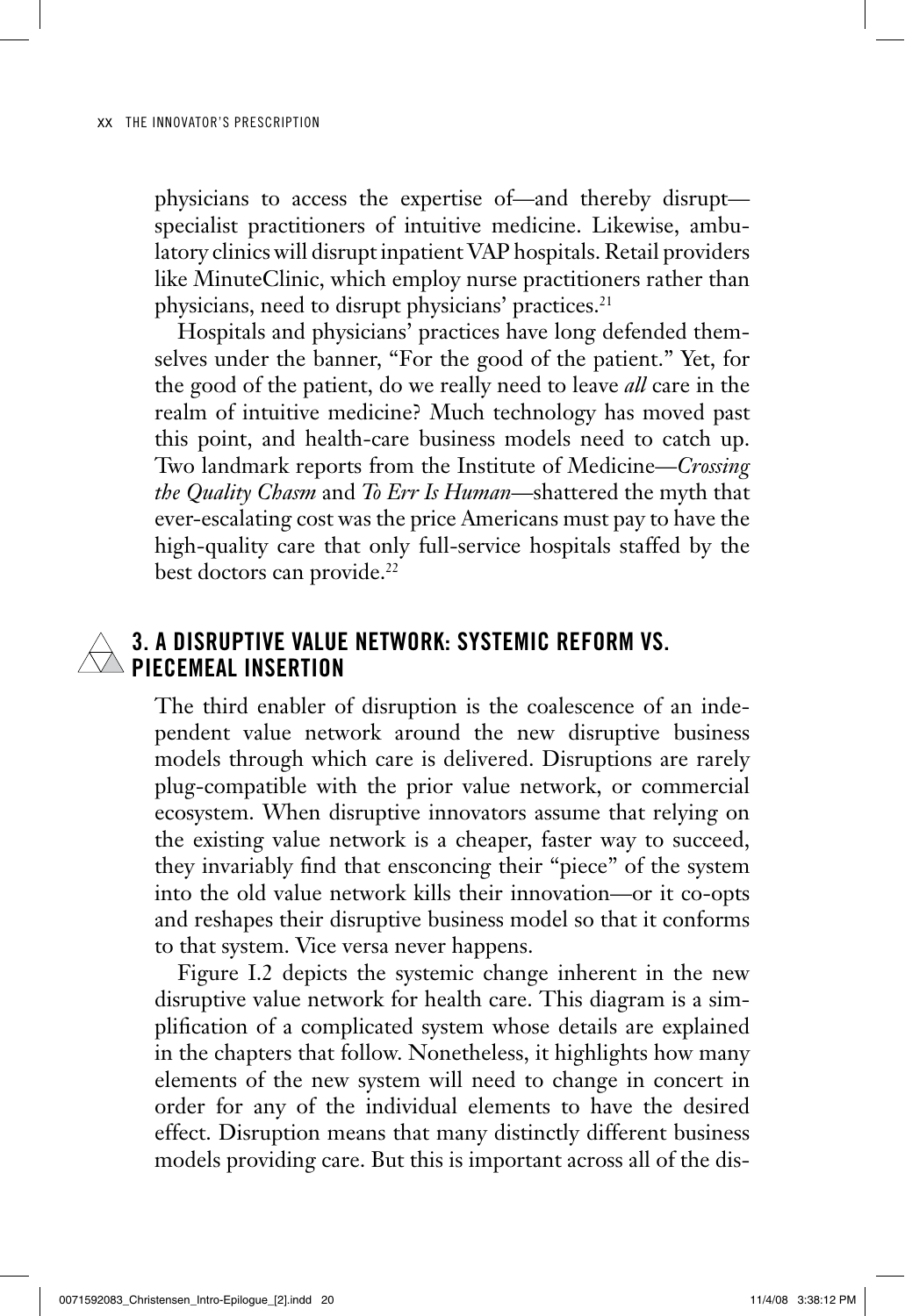ruptive transformations we have studied, two common characteristics stand out: cost is in overheads, and quality comes from correct integration. The benefit of these focused models will be a dramatic reduction in overhead cost, and quality improvements that are grounded in better integrations. Personally controlled electronic medical records and significant reform of the reimbursement and insurance systems are essential in this new value network because they will connect the constituent providers and lubricate the functioning of the system.

Many of the elements of the new disruptive value network depicted on the right side of figure I.2 have been attempted. The problem is, innovators typically have followed a strategy of individually exchanging, or "hot swapping," themselves for the established institutions in the current value network—the system on the left. And they just don't fit. One by one these reformers have faced a losing battle in their attempts to disrupt the incumbent system from within it. The history of disruption speaks powerfully and unambiguously on this topic: in order to succeed,

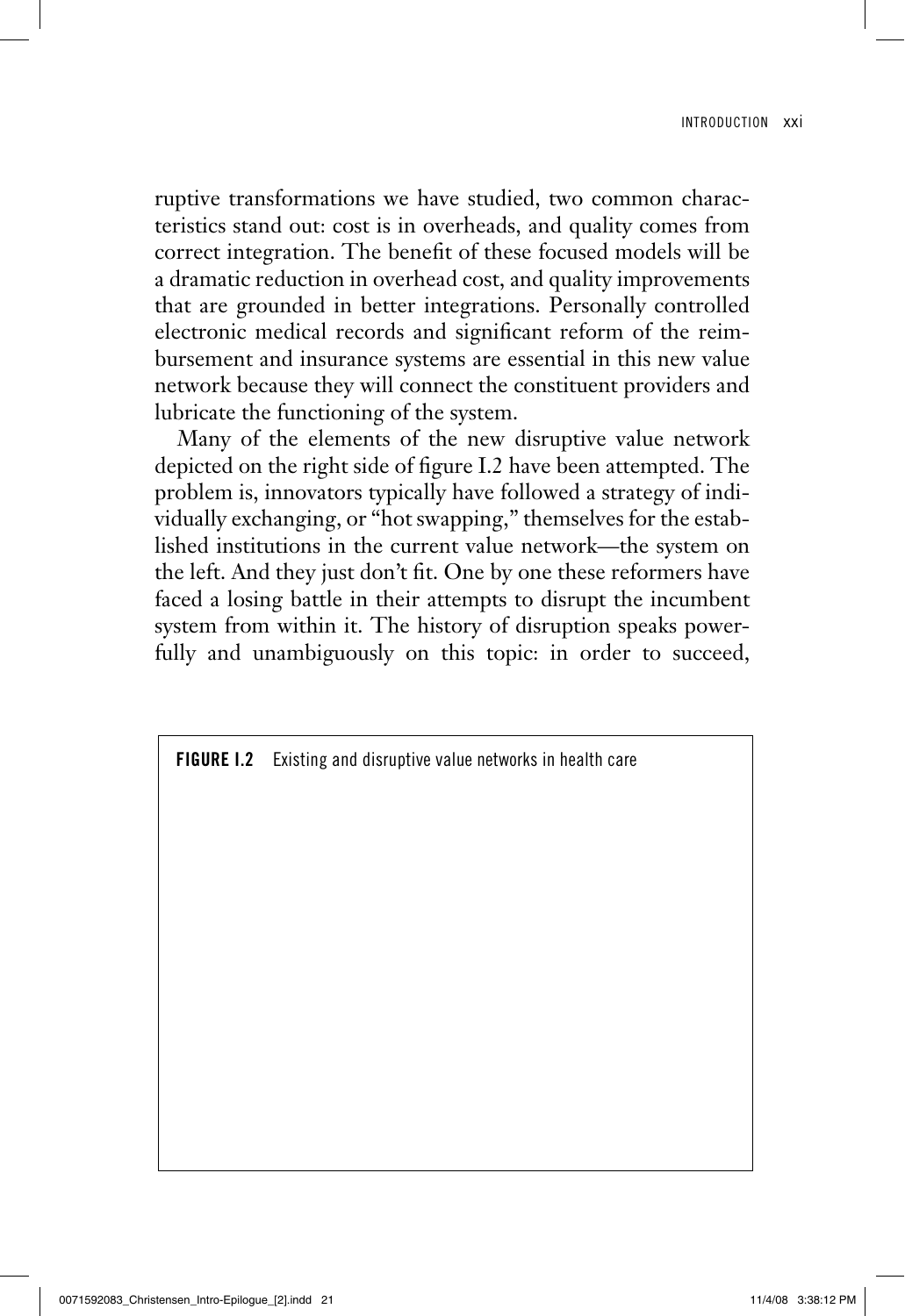disruptive solutions need to be knit together in a new value network. When this is accomplished, as with all disruptions, patients and providers will be drawn one by one from the old system into the new.

# Amassing the Power to Execute Disruption

In Chapter 6 we will explore how to "make it happen." Disruption can take decades if independent disruptive companies rely on other independent companies to put in place, piece by piece, the other components of the value network depicted on the right side of Figure I.2. Companies that aspire to a faster solution to these problems will need to *integrate*—combining, through a coordinated effort, the business models that must comprise the disruptive value network.<sup>23</sup> This requirement for corporate integration will not be a mandate forever, but it is crucial now. If the generals lack the scope and power to reconfigure today's disparate troops, the forces of reform will remain mired with incompatible agendas, fighting with one another and working on their individual pieces of the problem.

The current health-care system generally is modular. Specialized companies operate hospitals, process paperwork, negotiate blanket service contracts, and manage outpatient and retail clinics. Most doctors' offices are set up as independent businesses. Each can improve its piece of the system, but that's all. When there are interdependencies among the elements of the disruptive value network—meaning that one cannot occur unless others do—the speed of disruption is significantly accelerated if an integrated entity wraps its arms around all the elements in order to orchestrate the changes. As an illustration, when color television was invented, nobody would buy color TVs because no network was broadcasting in color. And networks would not broadcast in color because nobody owned color televisions. It took David Sarnoff—whose company, RCA, acquired NBC—to implement color television in that chicken-and-egg situation. Similarly, health-care systems will need to integrate so they can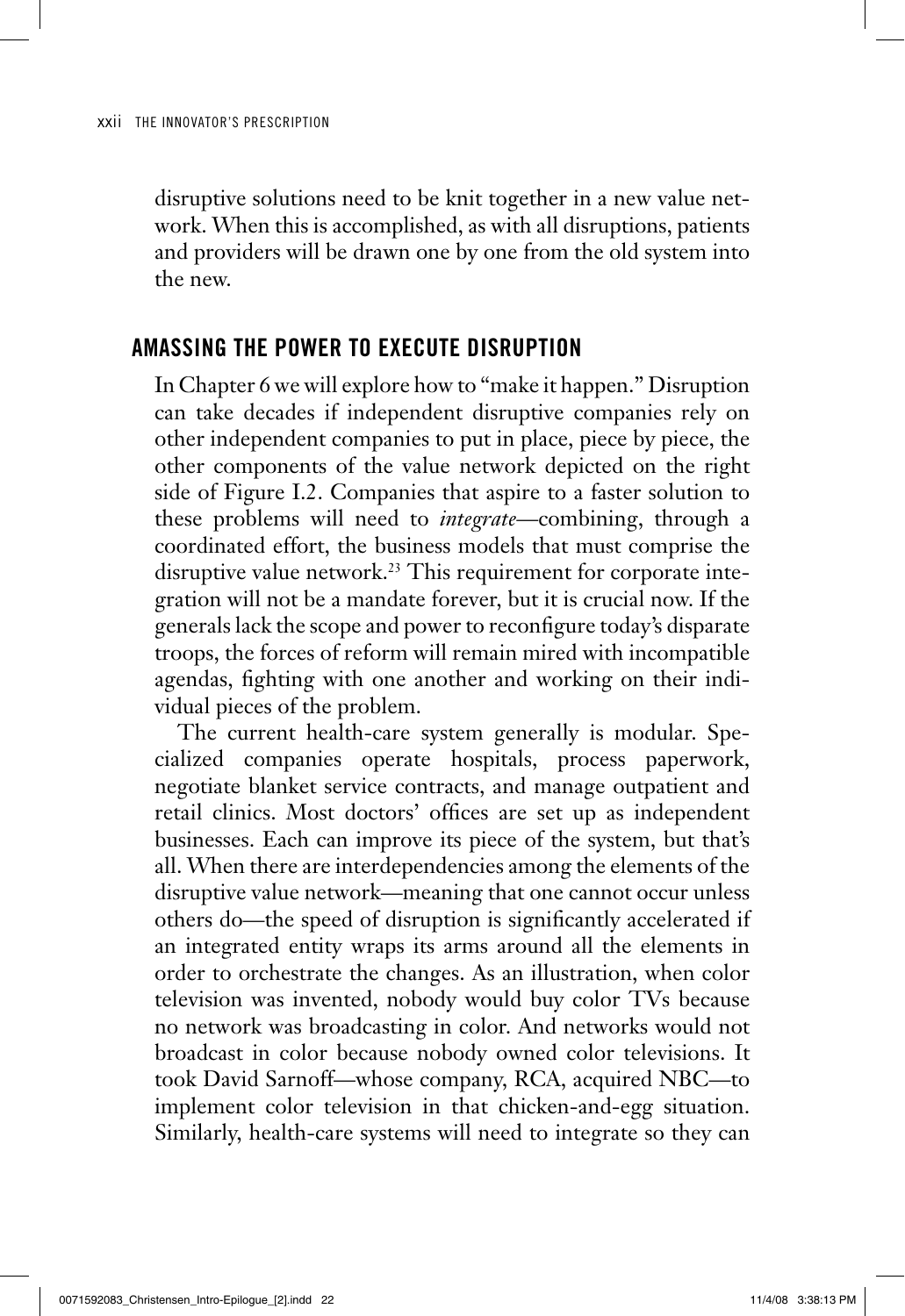wrap their arms around all the pieces of the system that must be interdependently reconfigured.

The key dimension of integration will be the creation of integrated fixed-fee providers—companies that own hospitals and employ doctors and, most importantly, do not operate on a fee-for-service basis. Rather, they charge their members a fixed annual fee to provide all the care they will need. These organizations—of which there are a few, such as Kaiser Permanente are structured to profit from members' wellness, rather than their sickness. Their structure gives them the incentive to create and direct patients to lower-cost business models.

Where providers do not create an integrated fixed-fee system to oversee this systemic overhaul, we can expect more and more major employers to integrate backward and begin providing the primary level of health care for their employees. This trend has already begun, and will accelerate. Employers make money when their employees are healthy and productive. Even though many of them *say* they want to be freed from the burden of paying for employees' health care, if you watch what major employers *do*, they invest heavily to attract, train, and retain the best employees possible. As a result, employers increasingly are integrating backward to contract directly with hospitals and clinics themselves, cutting insurance companies out of the decision-making loop. This integration enables them to direct employees to those providers—be they solution shops, value-adding process clinics, or networks—whose capabilities and costs are best-suited to the problem.

Some dismiss the potential of this backward integration as an activity that is far from the "core competence" of these corporations. But such integration is in fact quite common. Chapter 6 shows that business history is replete with examples of companies that integrated backward in order to ensure a reliable, cost- and performance-effective supply of critical inputs. The notion of sticking with your "core competence" is actually a recent and alarmingly backward-looking one. Many of history's most successful companies followed a much more forward-looking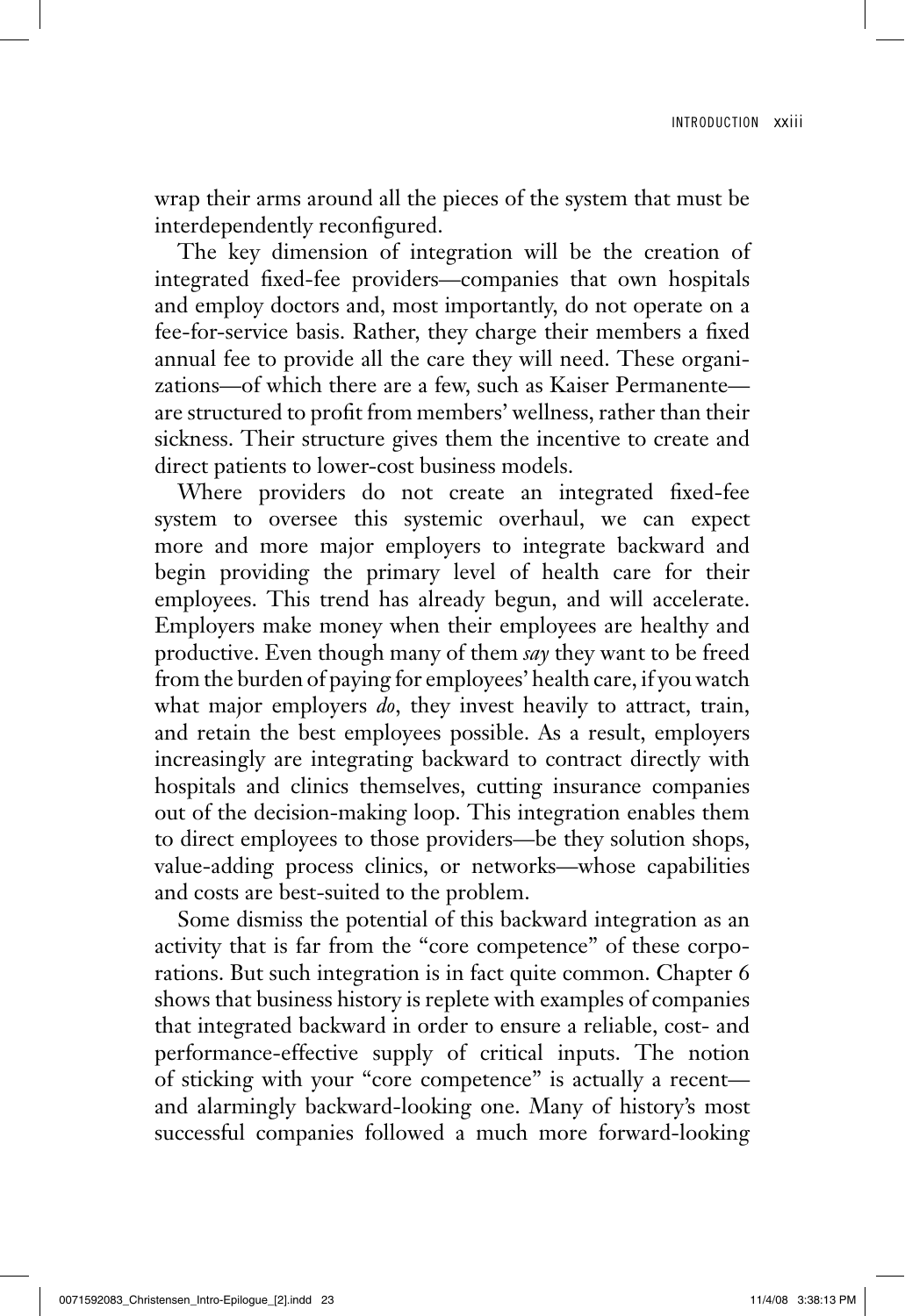mantra: if it's a critical problem to solve, we'd better develop the competence to solve it. It is in this tradition that more and more employers are backward-integrating into providing health care.

This need for integration exists only when reliable, costefficient providers of critical inputs are not available, and when there is a need to change the system's architecture. Once the business models of the new system become ensconced and their interactions become predictable, the system will dis-integrate, and companies will specialize once again.

# Changes in the Infrastructure Around Health Care

Clearly, there is no silver bullet that can cure what ails health care. As depicted in Figure I.1, the cure involves three enablers: technology, a business model, and a commercial ecosystem that we call a value network. Putting them together can best be done by integrated companies. But with enablers come constraints. Even the most integrated and powerful entities in the industry will find their progress impeded unless additional innovations that attack these infrastructural constraints are put into place. These were depicted as the middle triangle in Figure I.1, and we will explore them in Chapters 7 through 11. Together with the enablers, these comprise the best map we can draw of the terrain of reform ahead.

#### Reforming the Reimbursement System

Most discussions about reforming our health-care system hit a dead end when the participants realize that the reimbursement system will simply not allow it. The prices at which reimbursement occurs determine which products and services are profitable, and which are not. Because people will predictably do more of what is profitable and less of what isn't, the system of reimbursement in the United States constitutes one of the most powerful and pervasive schemes of macro- and microlevel regulation that humanity has ever devised.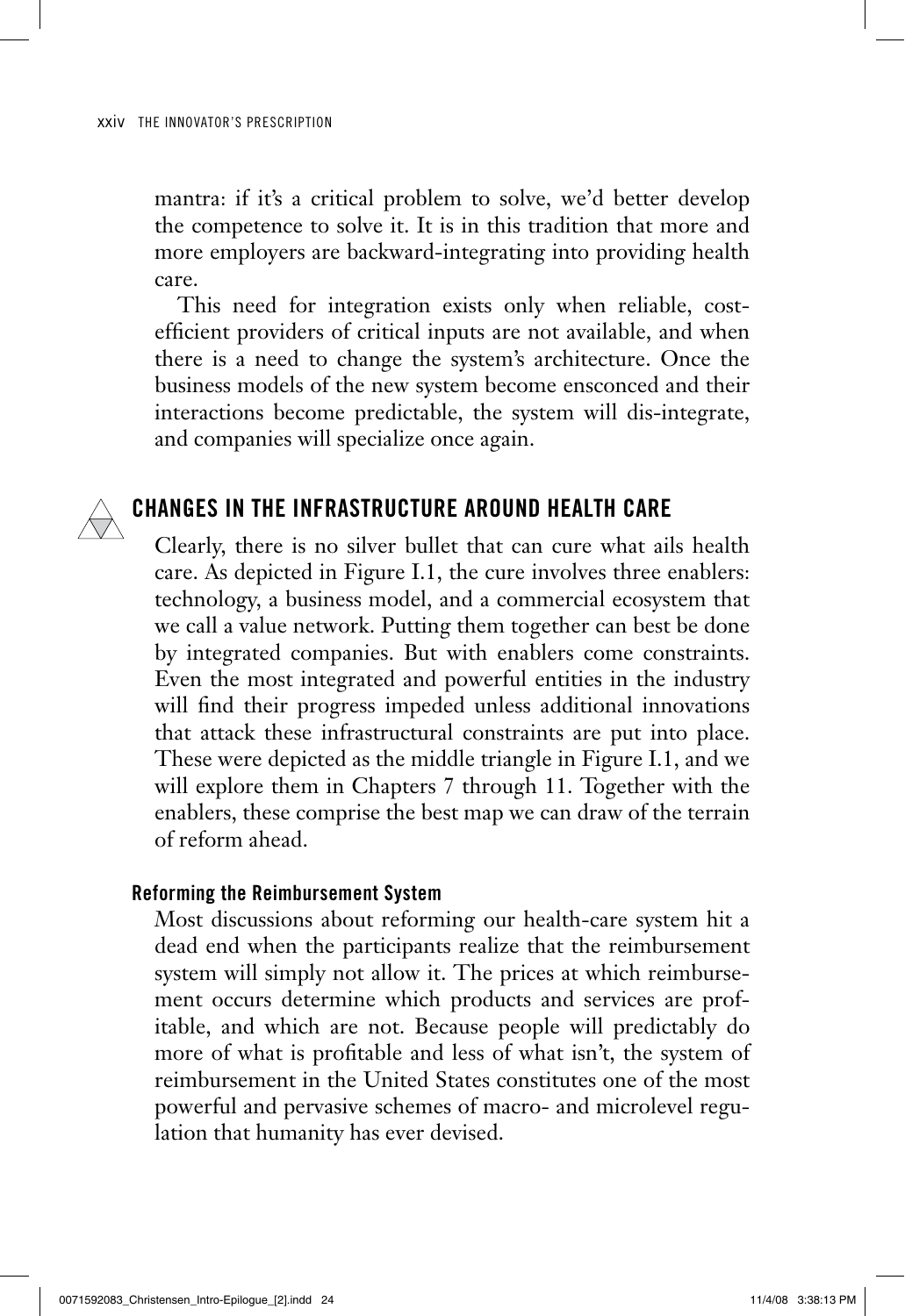Health insurance emerged in the 1920s—alongside fire, life, disability, and auto insurance—as a self-purchased product to protect against the unlikely possibility of a disastrously expensive health problem. After legislation in 1943 made health benefits a tax-free form of compensation, employers increasingly used health insurance as a tool for attracting and retaining the best possible employees.24 Through the 1960s and 1970s, employerprovided insurance against catastrophic events evolved into comprehensive coverage that paid for all health-care costs, large and small. We show in Chapter 7 that the "job" for which employers use health insurance is to attract and retain the best employees possible. Although employers complain about the costs of health care and make noises about wishing to unshackle themselves from that burden, it's unlikely they would ever choose to do so because health coverage is a key weapon required to win the war for talent. That's the good news.

The bad news is that the insertion of massive insurance/ reimbursement firms between patients and caregivers over the last three decades has obfuscated all sense of whether the value of services offered is a good deal or a bad one. The dominant payment mechanism today remains fee for service, which defines a simple formula by which providers can prosper: the more services you provide, and the higher the price of these services, the more money you make. It encourages providers not to offer as much care as is needed, but to offer as much care as possible. It is akin to spraying jet fuel on the explosion in health care costs.

The lubricants of efficiency in free-market capitalism are prices that provide accurate, autonomous signals about where, when, and how to create and deploy value-creating innovations. But not only are these prices invisible to most patients and purchasers, most of the prices that claims processors pay are not set by market forces at all. Rather, they are administered prices calculated by Medicare and the insurance industry using pricing algorithms similar to those used in communist systems. The most deleterious effect of these pricing mechanisms is that it's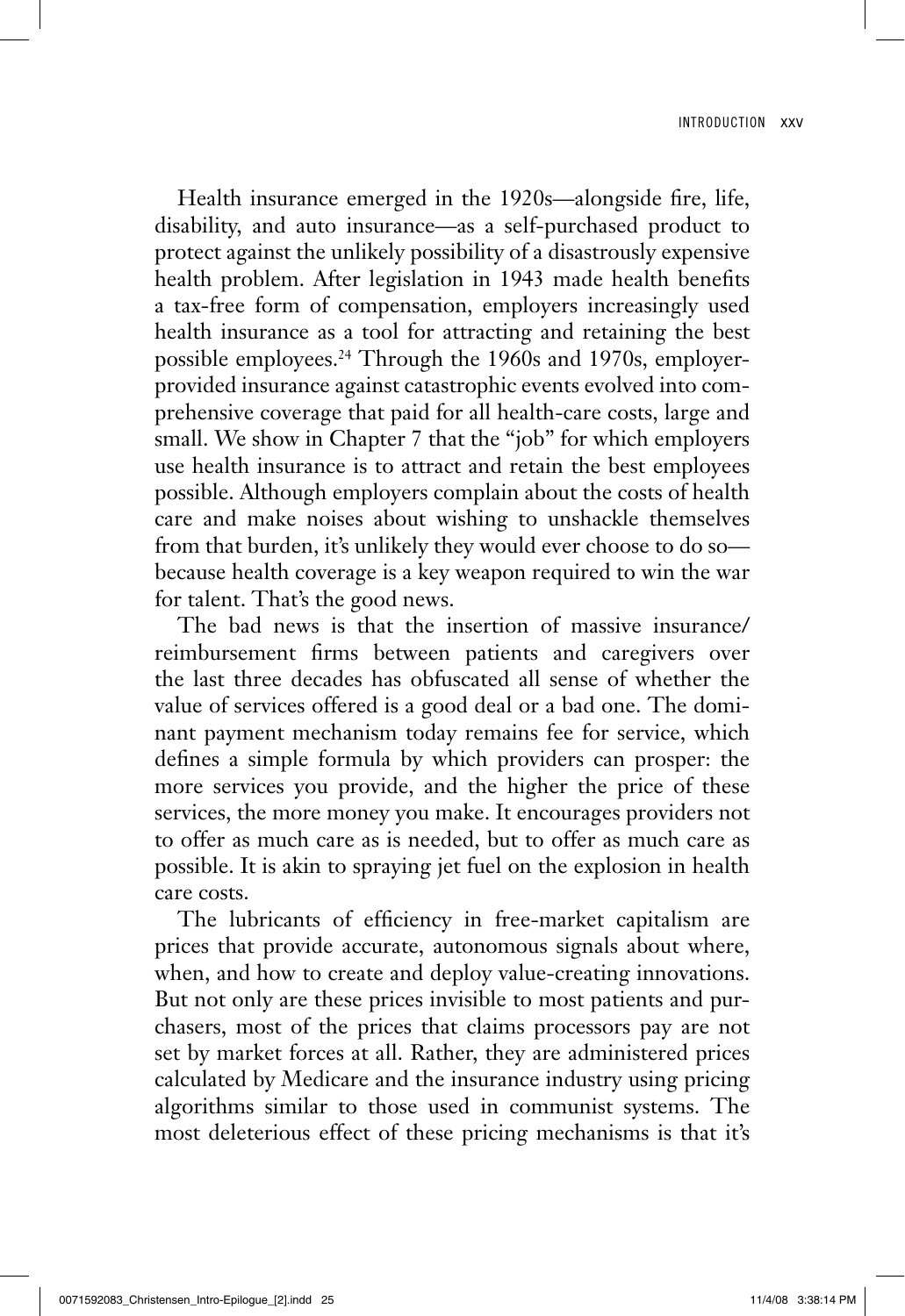difficult to implement disruptive innovations, which are the key to ushering in affordable health care.

In Chapter 7 we'll discuss a combination of two major interdependent streams of innovation—high-deductible insurance coupled with health savings accounts on the payments side, and disruptive business model innovations on the provider side that would be a far more effective system for governments and employers to make quality health care affordable. Unless both sides of this reform are done in concert, however, both will fail because consumers will find themselves paying out of pocket for inconvenient, expensive options that far exceed what they can afford or are willing to pay.

Reformers who focus solely on how to pay for rising healthcare costs fail to address the root problems of why care is so costly to begin with. Overcoming this interdependent nature of reimbursement requires integration and the development of a congruent value network. If we don't address the inseparability of this challenge, we run the risk of setting up a system that in fact constitutes coverage without care.<sup>25</sup>

Perhaps more important, this payment system aligns consumer incentives, both financially and behaviorally, giving consumers the freedom to participate in their care or to outsource the decision making to a medical home or health advisor. Regional or national markets set up to encourage and inform consumer choices will help foster these critical decisions.<sup>26</sup>

#### Role of Information Technology in the Disruption of Health Care

Information technology will play two crucial roles in facilitating the emergence of disruptive business models. First, IT will be the enabling mechanism that shifts the locus of care, when this is desirable and feasible, from solution shops to user networks. It will enable doctors, nurses, and patients to help each other; and provide the enabling fuel for primary care doctors to disrupt specialists, and for nurse practitioners to disrupt doctors. Second, the transition from medical records based on pen and paper to ones that are portable, easily accessible, and interoperable will not just substantially reduce the costly paperwork that burdens today's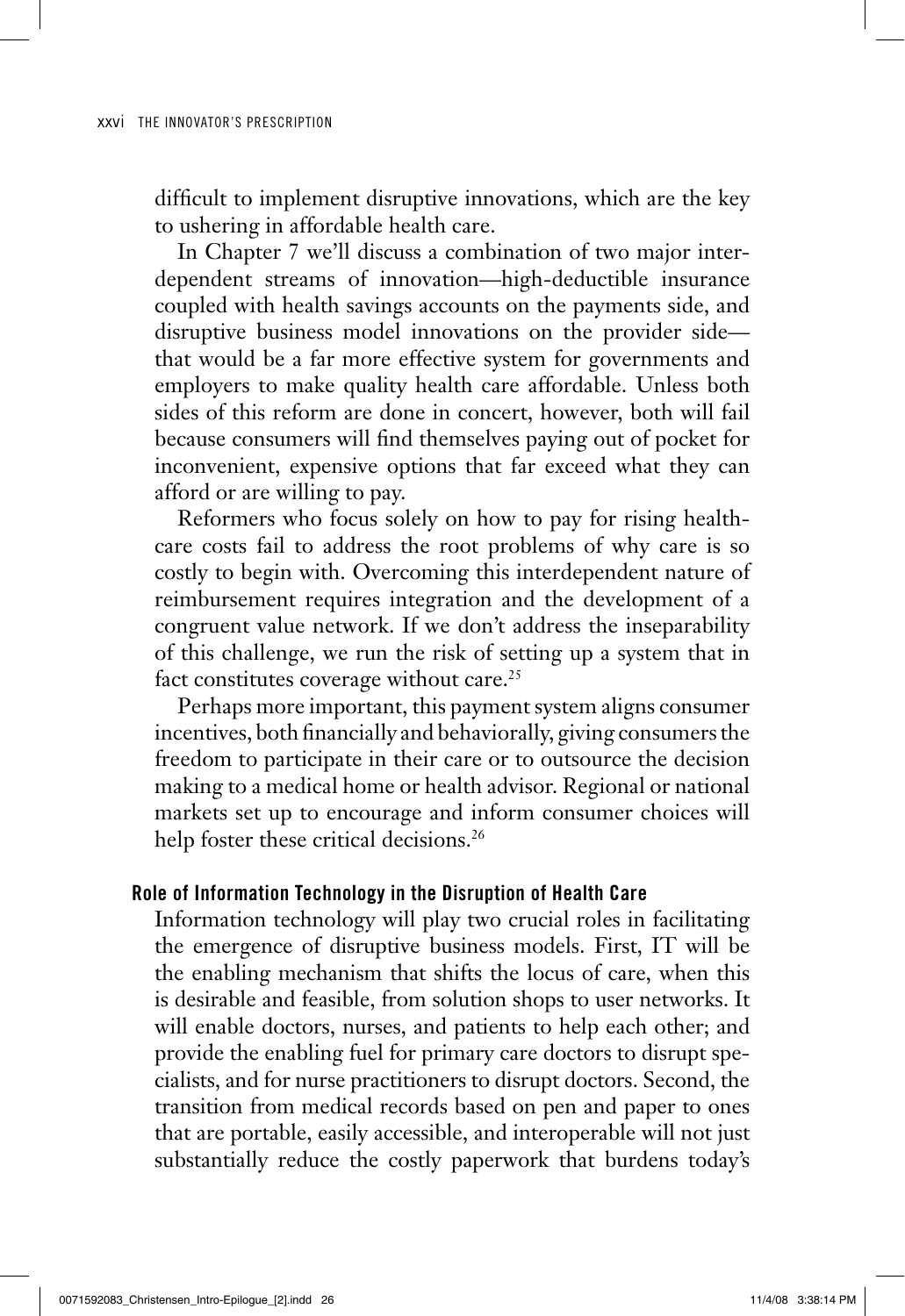caregivers. It will be the primary mechanism of coordination among the providers in the disruptive value network, as depicted in Figure I.2. These will make it easier to avoid costly mistakes, and will enhance the involvement of patients in their own care.

#### *IT and Facilitated Networks*

There are two levels in many disruptive transformations of industries. In most disruptions, companies with lower-cost business models emerge at the bottom of a market in simple applications and gradually move up-market to disrupt the established competitors. Toyota did this to General Motors. Canon did it to Xerox. Sun Microsystems did it to Digital Equipment. Disruptions such as these transform markets with expensive, complicated products that could be used only by a few people with a lot of money and a lot of skill, into markets where far more people with less money and skill can own and use the products. In this stage of disruption, however, the *type* of business model remains the same. In these examples, the disruptees and the disruptors both made their cars, photocopiers, and computers in value-adding process business models.

A second level of disruptive transformation comes when not just *buying* and *using* the product become affordable and simple, but *developing* the product becomes inexpensive and simple as well. When this happens, the type of business model shifts from a solution shop or value chain business to a facilitated network business. For example, it used to be very complicated to produce and sell albums in the music recording industry. Production and distribution were value-adding process businesses in which only a limited number of companies participated. MP3 technology, however, made it so simple to record and distribute music that any band with a basement or garage can do it. YouTube led to a similar change in the development and distribution of video: anyone armed with a webcam can do it.<sup>27</sup> In both these industries, networks have emerged so that the participants can exchange content and items of value with each other.

The Internet is enabling the emergence of facilitated networks in health care as well. As mentioned previously, Web sites like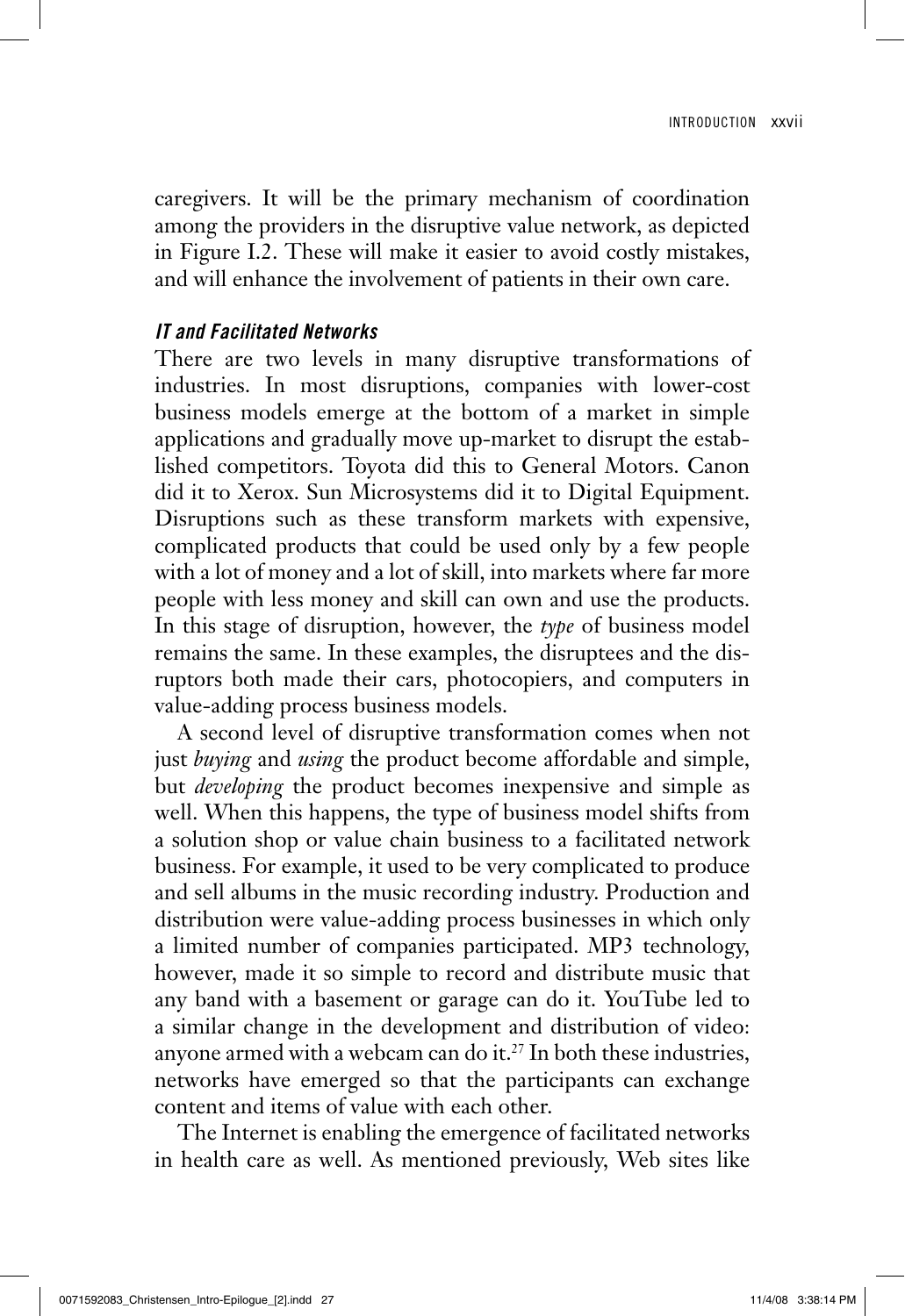dLife.com and Crohns.org enable patients to teach each other how to live with their diseases. Professional networks enable physicians to share insights from patient case studies with each other, without enduring the cumbersome rules and delays entailed in conventional academic publishing. And through expert systems, content and judgment previously available only to specialist physicians become easily accessible to generalist physicians, their assistants, and their patients. As these networks grow, the center of gravity for the care of many chronic diseases will increasingly shift from solution shop business models to facilitated networks.

#### *Evolution of Patient Health Records*

The second role for IT in transforming the cost and quality of health care is through the enhancement of medical records. In its most basic form, an electronic medical record (EMR) is simply the electronically stored version of what has always been recorded with pen and paper. However, as the EMR movement gains ground, a medical record known as personal electronic health record (PEHR) has come to the fore. The ability to customize and focus the PEHR on consumer involvement may allow it to overcome many of the hurdles that have slowed the adoption of EMRs.<sup>28</sup>

In some countries, such as Denmark, EMRs are pervasively kept in a standard format so any physician in any facility can instantly access the medical records of any patient. We suggest in Chapter 4 that, for good reason, we can expect the major integrated health-care organizations in the United States only to create and employ proprietary EMR systems. The reason is that when software is implemented in complex, established health systems, the power of the existing organizational structures and processes will force the records system to conform itself to them, rather than vice versa. Standard-format EMRs will flourish, however, in a new system of disruptive business models, because the processes and structures of those businesses are in flux and can therefore conform to the architecture of the EMRs.

A more flexible format may have already arrived in the form of the above-mentioned PEHRs, whose growth mirrors the expo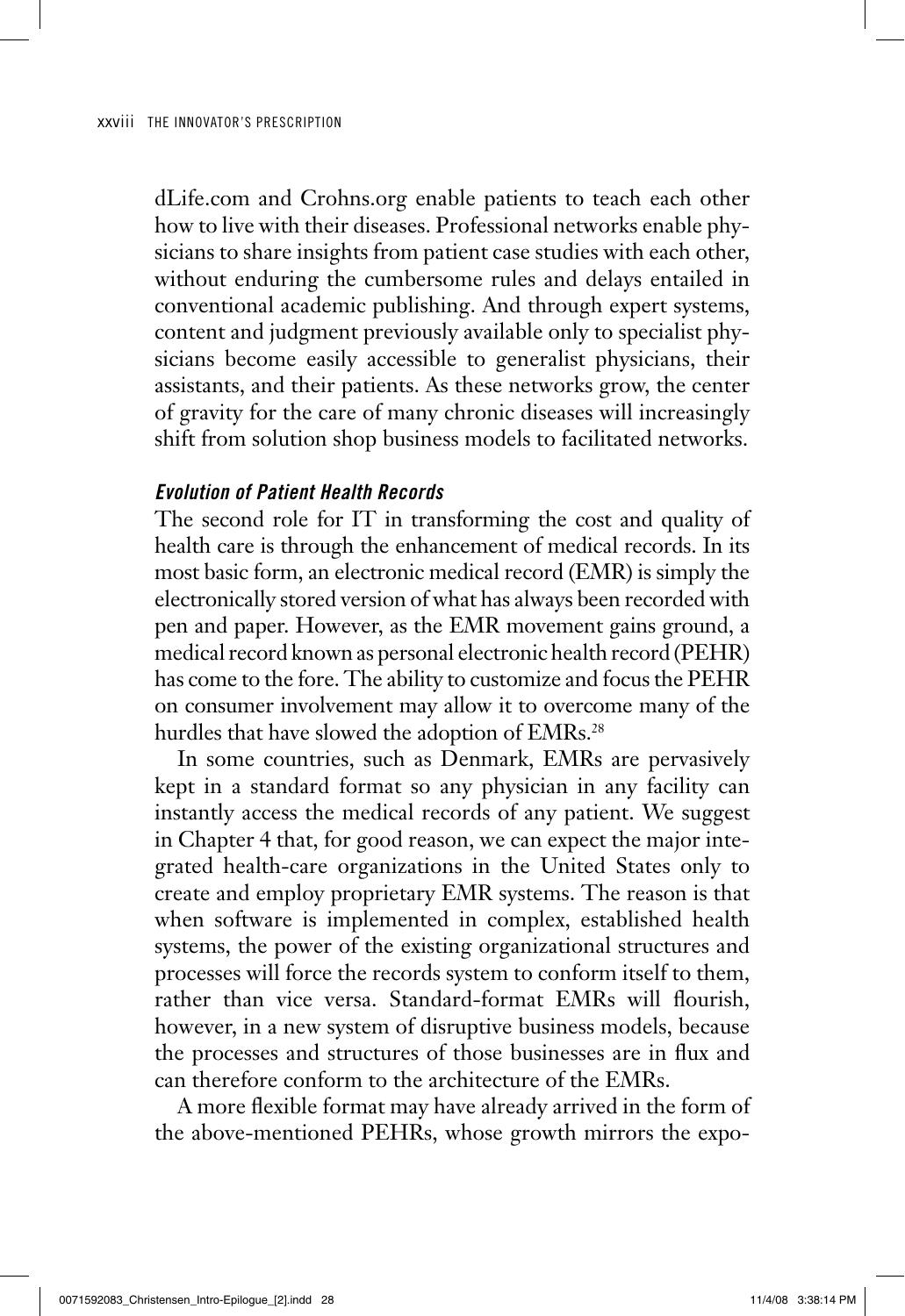nential growth rate of adoption that characterizes all disruptive innovations. Rather than using data provided and controlled by independent hospitals and physician practices as its foundation, the EHR collects data from all providers and shifts control of the medical record to patients. In bypassing the integrated structure of the existing value network and storing the data in open-source formats, the EHR facilitates connections among the new business models that will comprise the new disruptive value network in health care.

New EHR tools have recently been launched by Microsoft and Google, and innovators like Docvia have enabled patients anywhere in the world to manage their health using the Internet or their mobile phones for less than 10 cents per encounter. The potential changes that consumer involvement can bring are striking. For example, this technology has contributed to a substantial reduction in the mother-to-child HIV transmission in large areas of sub-Saharan Africa. Most significantly, this technology appeals to all levels of society, both the very rich and very poor, paving the way for the much anticipated and long overdue transformation of medical records.

#### The Future of the Pharmaceutical and Medical Devices Industries

Five significant changes loom in the future of the pharmaceutical industry.

The first is that the advent of precision medicine heralds product-line fragmentation in pharmaceuticals. Volumes per therapeutic compound will drop significantly, as the number of therapeutic compounds expands. Blockbuster drugs will become rare. This will necessitate a reshaping of the business model of today's major pharmaceutical companies because—to borrow words from oil exploration—in the future there will be fewer big gushers to cover the costs of drilling a lot of dry holes.29

The second of the significant change we foresee is that the trend already apparent on television, in which drug companies market their products directly to patients rather than through doctors and hospital formularies, is likely to become more widespread.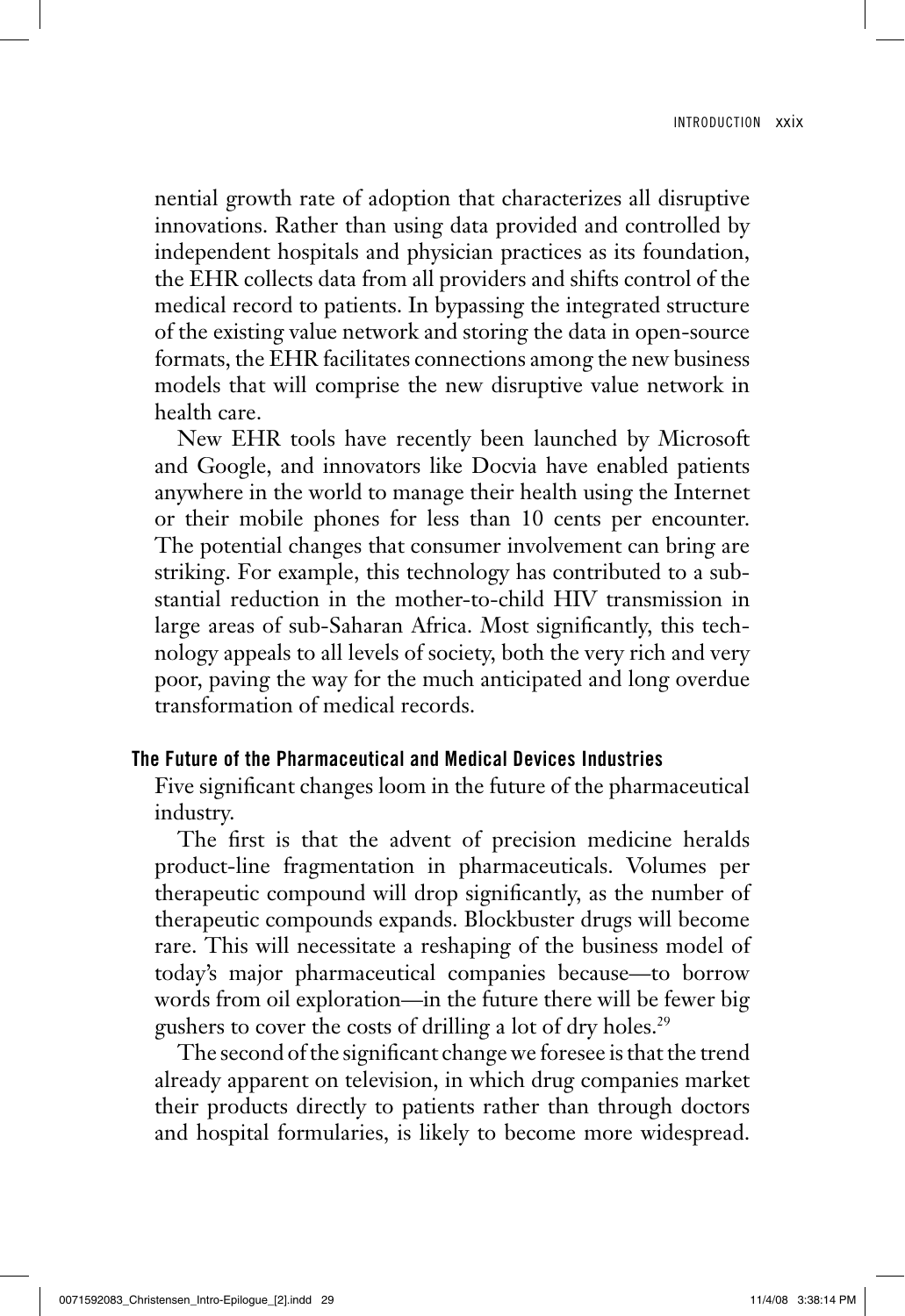Provided also with sophisticated information and decisionmaking tools, empowered patients will make self-diagnosis an increasingly common point of entry into the health-care system.

The third and fourth changes are related. In contrast to the past, when diagnostic products were regarded as unattractive stepchildren, in the future diagnostics will become quite profitable relative to therapeutics. In other solution shop businesses, customers are willing to pay high prices to firms like McKinsey & Company for precise diagnoses of their problems—because the value of defining and solving the right problem is immense. The modest profitability of diagnostic products and services has been an artifact of today's reimbursement system. This will change as the disruptions described above are implemented.

The fourth change is that because it appears to be a profit-maximizing move based upon data from the past, most of today's leading pharmaceutical companies are dis-integrating—choosing to outsource, step by step, drug discovery and development, the management of clinical trials, and the manufacture of their products. What drives this "shedding" of activity after activity is that revenues are unaffected by this outsourcing, while profits seem to improve. We show in Chapter 8 however, that where, in the past, sales and marketing muscle was the unassailable strength of major pharmaceutical companies, this is rapidly becoming commoditized by massive distribution and pharmacy benefit management companies like Medco.. And what was a complex cost center to pharmaceutical executives in the past—the management of clinical trials and the concomitant development of precision diagnostics—is likely to become the core of profit generation in the future. The major companies, in summary, are exiting the wrong part of the business.

Fifth, and finally, generics competitors are disrupting companies that develop, manufacture, and market patented drugs. It's well known that generics manufacturers move in the day after the patent protection of drugs expires. Often, the price of these drugs will drop by as much as 80 percent, literally overnight. What is not widely appreciated, however, is that several major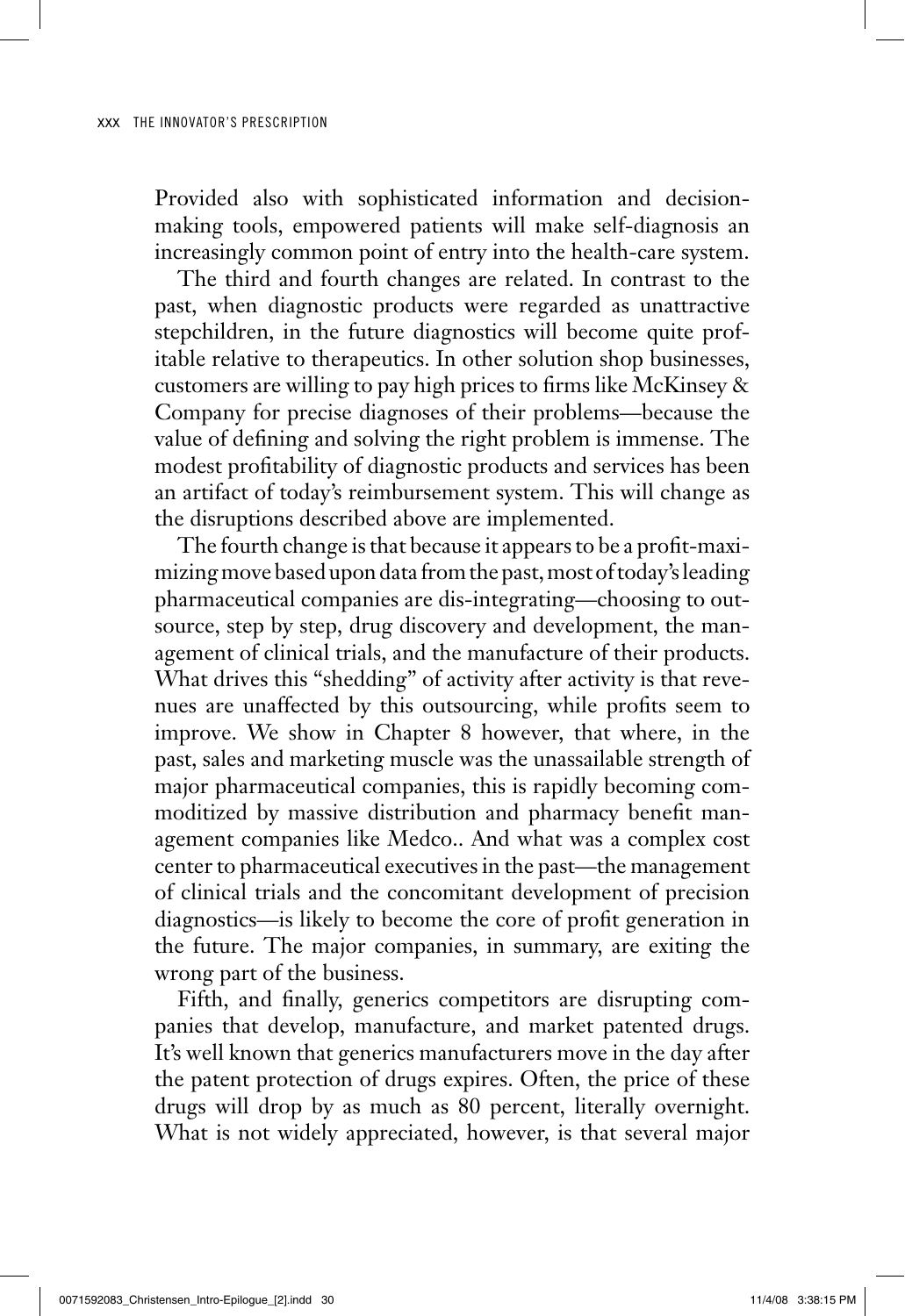generics manufacturers, primarily in Israel and India, are moving up-market, developing their own proprietary products as they pursue greater profitability.

The reason they can do this is that the U.S. government allows our pharmaceutical companies to price their proprietary products high enough not just to recoup the cost of developing those specific drugs, but the cost of developing and testing all of the drugs that failed to make it to market as well. Most other governments including that of Canada—have few pharmaceutical companies they must assist in this way. As a result, their national health systems negotiate much lower prices for patented drugs than those that are allowed in America. This constitutes a very real tax that American consumers pay to subsidize pharmaceutical research for the world. There is some evidence that this practice of subsidizing pharmaceutical companies' R&D costs in fact has allowed their work to become relatively inefficient. Disruptive, formerly generic competitors whose governments do not offer these subsidies of research costs seem able to develop new proprietary drugs at a cost 40 percent lower, on average, than that of U.S. companies.

#### *Medical Devices and Diagnostic Equipment*

We show in Chapter 9 that the use of devices and diagnostic equipment will *decentralize*—playing out a typical pattern of innovation. At the beginning stages of most modern industries, the initial products are so complicated and expensive that things become *centralized*: we take the problems to the solution.

By way of illustration, in the formative years of the telecommunications and photocopying industries, we took our messages to the Western Union telegraph office and our originals to the corporate photocopy center. Activity in the industry subsequently became centralized to economize on the high fixed costs of the equipment and the operators. While the vendors of those expensive, centralized products work to make them even better, disruptive innovators, by making the products simpler and more affordable, drive a decentralization of the industry—bringing the solution ever closer to the problem or the need.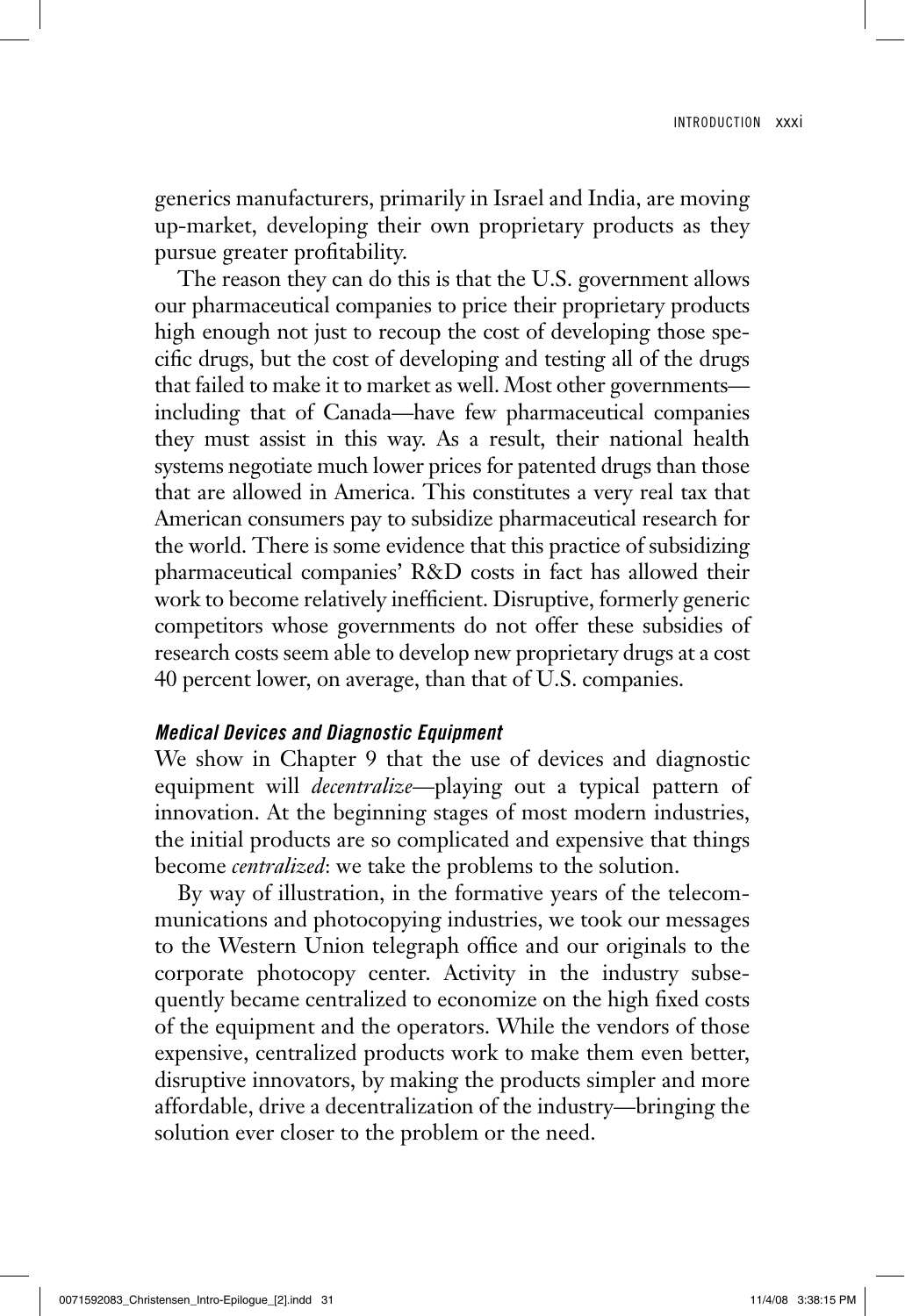For example, in telecommunications, the telephone made it possible for people to communicate over long distances from their homes rather than the telegraph office. With mobile phones, we don't have to be home; we can communicate from our pockets and purses. Canon brought photocopying to the closet around the corner; and the Hewlett-Packard ink-jet printer put it on our desktops. A new company, Zink, is now bringing photocopying to our briefcases. This pattern of centralization-decentralization characterizes the history of innovation in most industries.

The same pattern has begun to play itself out in medical devices and diagnostic equipment. Blood and tissue testing, and most imaging services, are at present centralized industries. Great opportunities for disruptive growth are arising as companies focus on point-of-care diagnostics and on in-office imaging technologies. This is a key technological enabler that will fuel professionals to do ever more sophisticated procedures in lowercost venues of care, and it will enable lower-cost caregivers to disrupt their higher-cost colleagues.

Developments in medical devices will change the essence of expertise in certain branches of medical practice. Interventional radiology, for example, is driven by such new diagnostic imaging technologies. Historically, the domain of radiologists was the operation of X-ray machines and interpretation of the images they generated. However, imaging technologies such as ultrasound and CT scanners have become so good that radiologists can get shockingly clear images not just of bones, but of deep tissues and organs. These imaging modalities had primarily been used diagnostically. Increasingly, however, radiologists and other nonsurgeons are using these techniques to guide minimally-invasive surgical tools. Because the doctor can clearly see the tools and target tissues on a television screen, executing a perfect procedure becomes much easier.

Already this is beginning to blur the boundaries between certain surgical specialties whose boundaries have generally been drawn around parts of the body, and it will undoubtedly change the nature of training required to perform surgery—obscuring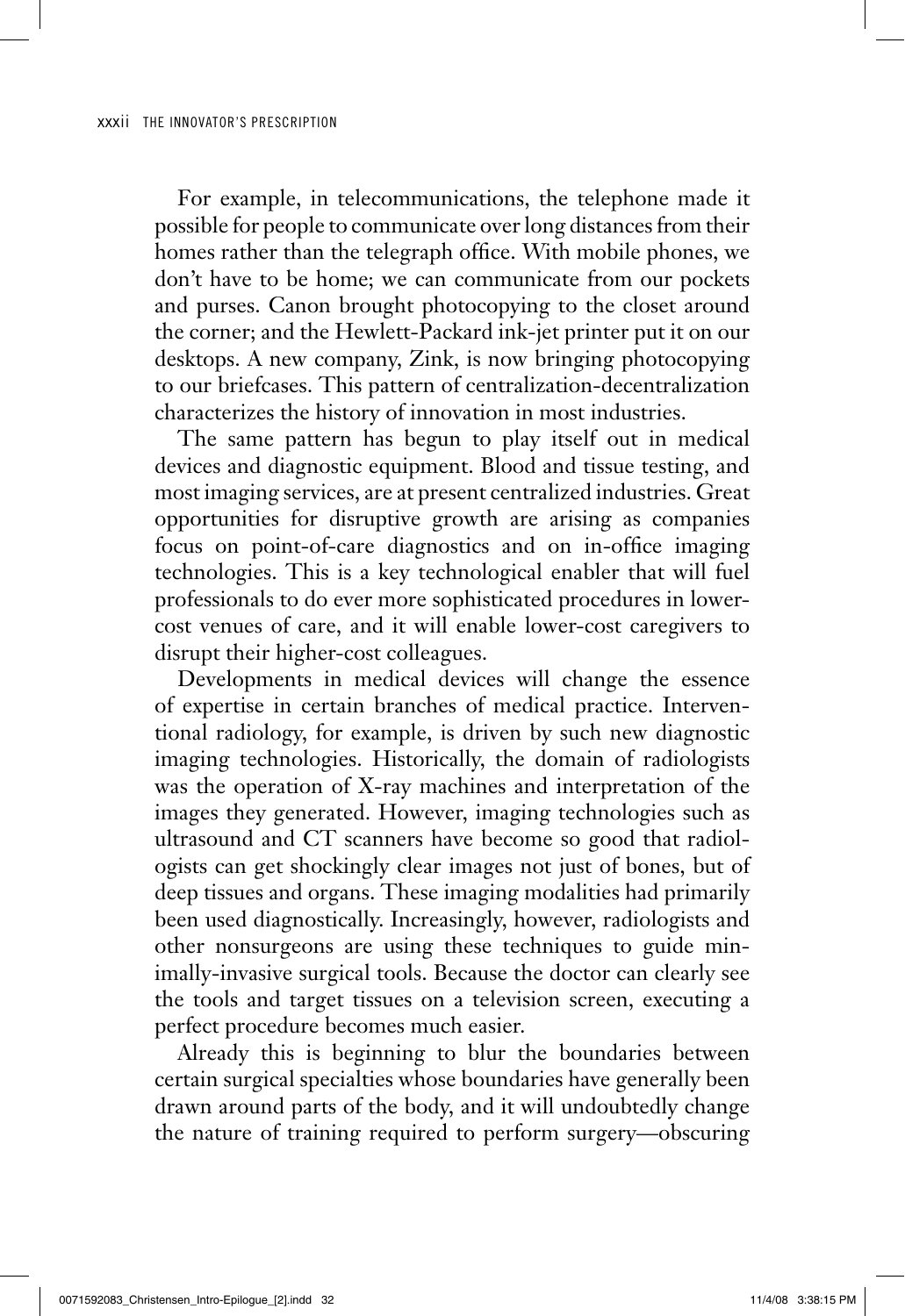the line between surgeons and nonsurgeons. As an example, in the past, most hysterectomies were done by gynecologists. Now, interventional radiologists, using ablation techniques to treat uterine fibroids, are more and more obviating the need for total hysterectomies.

#### Changes in Medical Education

Today's medical training reflects three realities of the early 1900s, when the basic architecture of our medical schools' curricula was put in place. The first of these realities was that medical practice in the first decades of the twentieth century was an intuitive art, not a science—meaning that the ability to deliver care was embedded in the caregivers, not in rules, processes, and equipment. Hence, medical training was organized to train doctors to work individually and intuitively. The second former reality was that students finished their work on the farm in the fall, and therefore needed to start their schooling in batches. The third was that when the architectures of today's medical school curricula were established, most diseases were acute, so the full course of many diseases could be observed within the hospitals where the doctors-in-training worked.

The future world in which today's medical students will practice will be substantially different from the world for which medical schools are preparing them. One dimension of difference is that many diseases that are in the realms of intuitive and empirical medicine today will have migrated toward the domain of precision medicine 20 years from now. As a result, many diseases will eventually be diagnosed and treated by nurse practitioners and physician assistants. Organizing and supervising the work of paraprofessionals will be a major dimension of most physicians' jobs.

Another difference is personal versus process expertise. There will always be a need for deeply experienced, intuitively expert physicians to do the work of solution shops. Many diseases will continue to defy precision medicine, and new diseases will emerge. Today's methods of preparing medical students to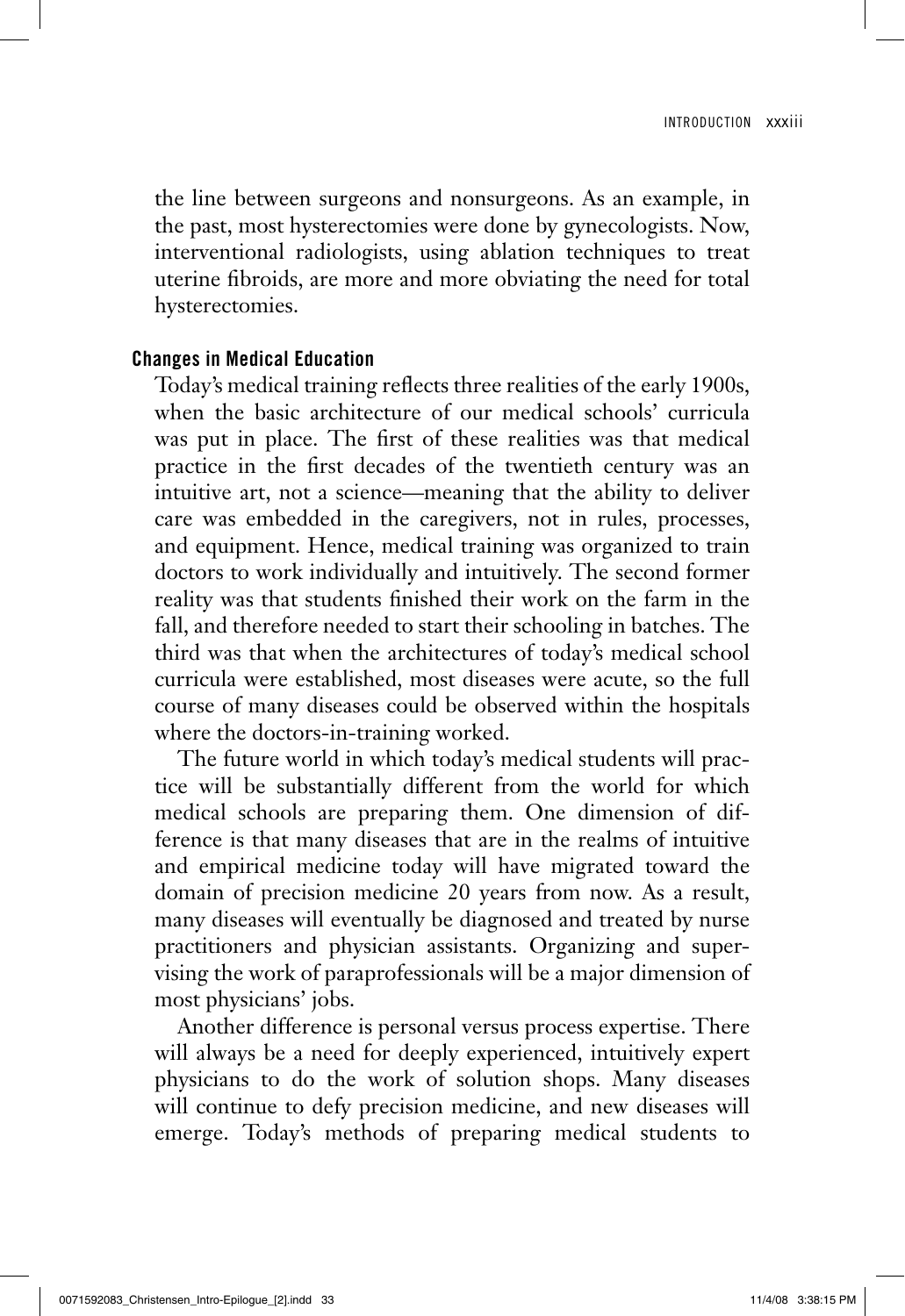work as individuals are generally appropriate for those who will work in solution shops—though we will likely need fewer such physicians 30 years from now than are needed today. But most physicians in the future will work in settings where much of the ability to deliver care will be better embedded in processes and in equipment, rather than exclusively resident in individuals' capacities. No medical school that we know of has yet established a course in which students can learn how to design self-improving processes that prevent mistakes from occurring.

We note in Chapter 10 that because today's reimbursement schedules make specialist careers much more lucrative than the careers of primary care physicians, the graduates of U.S. medical schools are moving decisively "up-market," choosing training to become specialists. As a result, about half of all new primary care doctors that begin practicing in the United States today were trained in foreign medical schools—primarily in the Caribbean, Latin America, and India. Those schools are getting very good, and they are disrupting the U.S. schools, starting in the tier of the market that is economically least attractive to the incumbents.

The reason why this is a serious development for our medical training establishment is that a host of technological enablers will fuel the disruption of specialists by primary care physicians in the future. In addition, these same technological advances will enable nurse practitioners and physician assistants to disrupt primary care physicians. And yet we have a chronic shortage of nurses in the United States too—which again is filled primarily by immigrant nurses trained in places like the Philippines. A key driver of this shortage is the limited faculty capacity of U.S. nursing schools. In sum, this means that the United States is shifting its medical education resources to train more of the professionals we'll need fewer of, and training fewer of those we will need more of in the future.

#### The Impact of Regulation on Disruption Innovation in Health Care

In the final chapter we consider the regulatory barriers to disruptive change, identify seven categories of regulations that now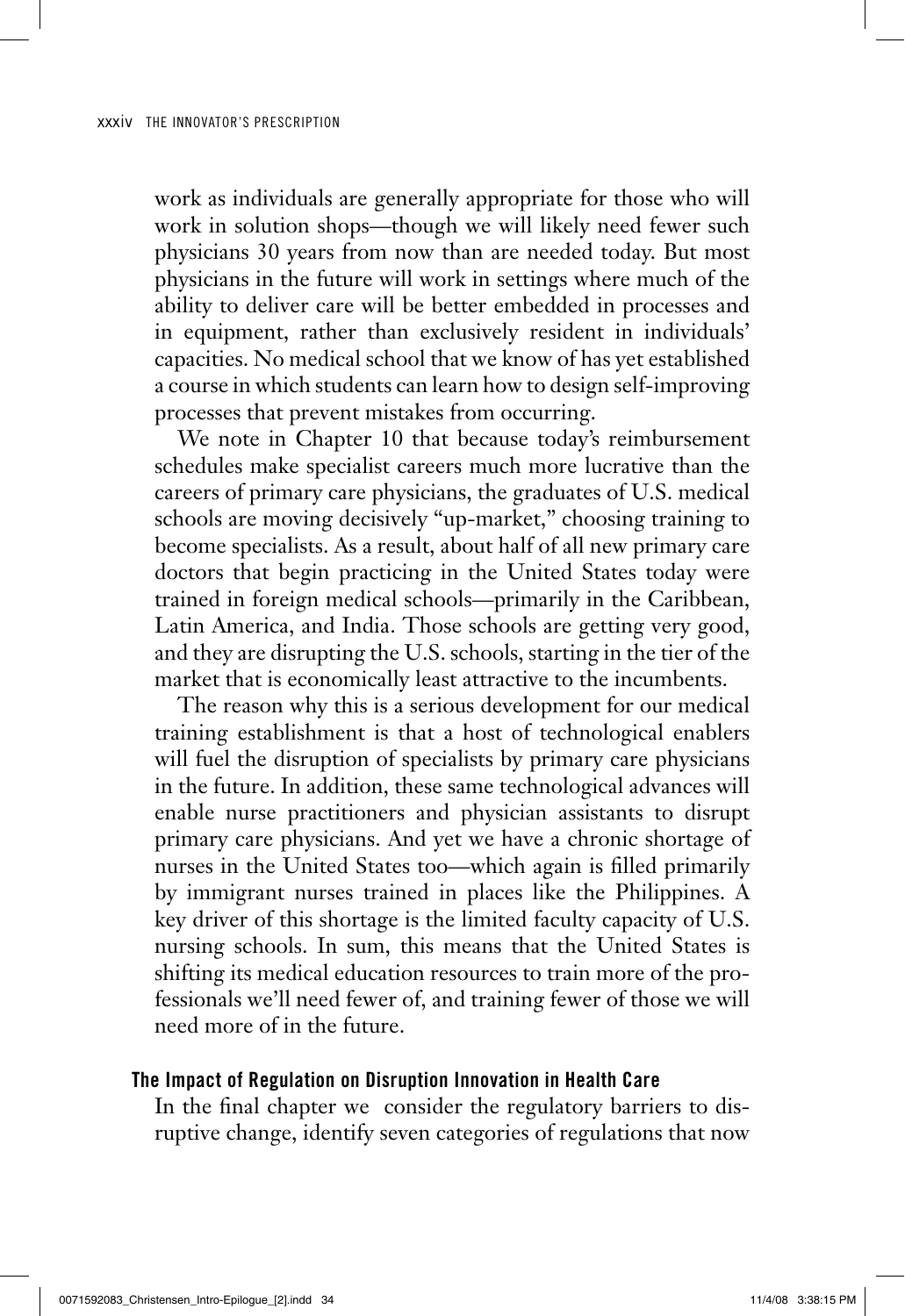impede disruption and must be changed, and propose a model for how these changes can be made. As with many of the findings in this book, we show that health care honestly isn't that different from other industries: the pattern of regulation in health care matches that of many other industries in which the public interest may not be addressed through normal market mechanisms. Regulation in these industries typically goes through three stages:

- **1. Foster.** Subsidize the creation of the industry.
- **2. Stabilize and assure.** Strengthen the participants; ensure that all who should have access in fact do; and make sure that the products are safe and effective.
- **3. Afford.** Encourage competition that will reduce prices.

A major class of government subsidies of America's healthcare system occurs directly through the National Institutes of Health, and indirectly through the high prices that our government allows on patented drugs in order to fund ongoing research and development within our pharmaceutical companies. Together, these subsidies fund a large share of the research that has begun transforming medical practice from intuition to precision. This subsidy of basic and applied research, and of product development and testing, truly constitutes an extraordinary gift to the people of the world.30 We recommend one change in how this subsidy is administered. In fields in which breakthroughs are needed, research at the *intersection* of scientific disciplines, and not just research that deepens knowledge within disciplines, needs its separate channel of review so such projects can more readily receive funding.

The Centers for Medicare and Medicaid Services (CMS) set the prices at which Medicare will reimburse providers of products and services, as mentioned previously, thus exerting powerful regulatory control over what providers will and will not do. In addition, CMS by law can at the end of each year rewrite the price of all transactions with its providers to the lowest price that those providers charged to any nongovernment customer during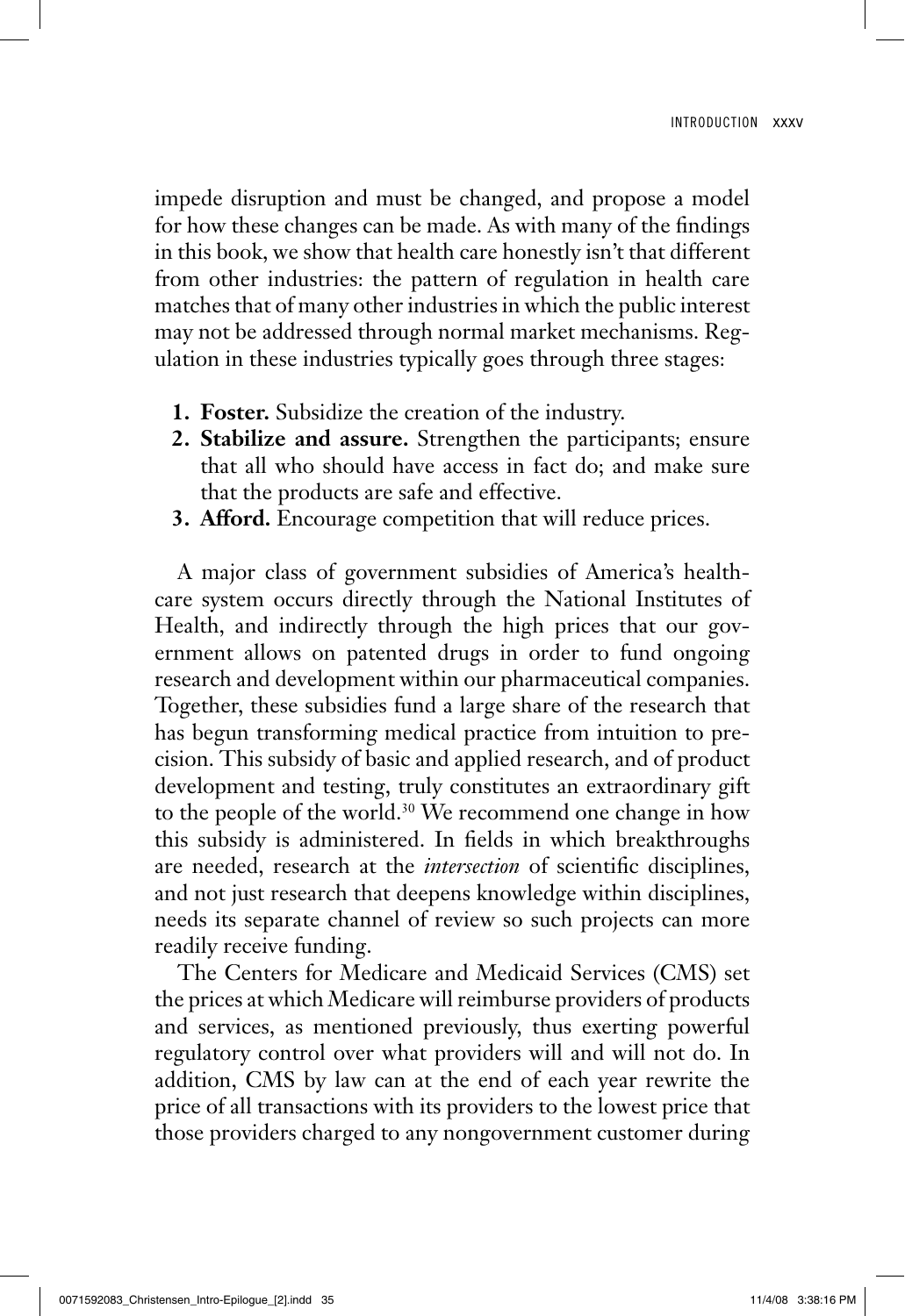the year. While this ostensibly ensures that CMS automatically pays the lowest-in-market price for everything it buys, its inadvertent effect is to make discounting extremely expensive for providers of health-care products and services. It instills extraordinary pricing "discipline" amongst competitors in the hospital, pharmaceutical, and medical device industries that executives in other industries—airlines, for example—can only dream about.

Much of the government's regulatory energy currently focuses on ensuring that providers and products are safe and effective. When medicine is in the intuitive realm, the best mechanism for accomplishing this is to regulate *who* can provide care. Regulatory focus is on the inputs or resources used in the process—primarily the training and qualifications of the doctors who provide the care. When care of a disorder has moved into the realm of empirical medicine, the emphasis of regulation needs to focus less on the qualifications of the providers and more on *how* they do their work—on the processes being followed. This is because following best-practice processes is the key to getting the best outcomes most consistently, when medical practice is empirical. Finally, when a disorder has advanced into the realm of precision medicine, regulation most productively focuses on *what*—on the outcomes—rather than on inputs or processes.

In many areas the progress of medical science now calls for the body of medical regulation to shift focus toward reducing costs. We show in Chapter 11 that economists-turned-deregulators are often guided by too simple a model when they attempt this, in that they believe that simply intensifying competition will bring about lower prices. In reality, when regulators try to intensify *sustaining* competition in an industry, the result typically is *higher* prices. Regulations that provide an incentive for general hospitals to compete more intensely against other general hospitals, for example, will send them rushing up-market toward ever more profitable services. It has been a *disruptive* competition that has reduced costs dramatically—in literally *every* historical instance in which regulators have sought to reduce prices.

A key reason why regulatory change persistently lags behind the progress of medical science is that those who would be dis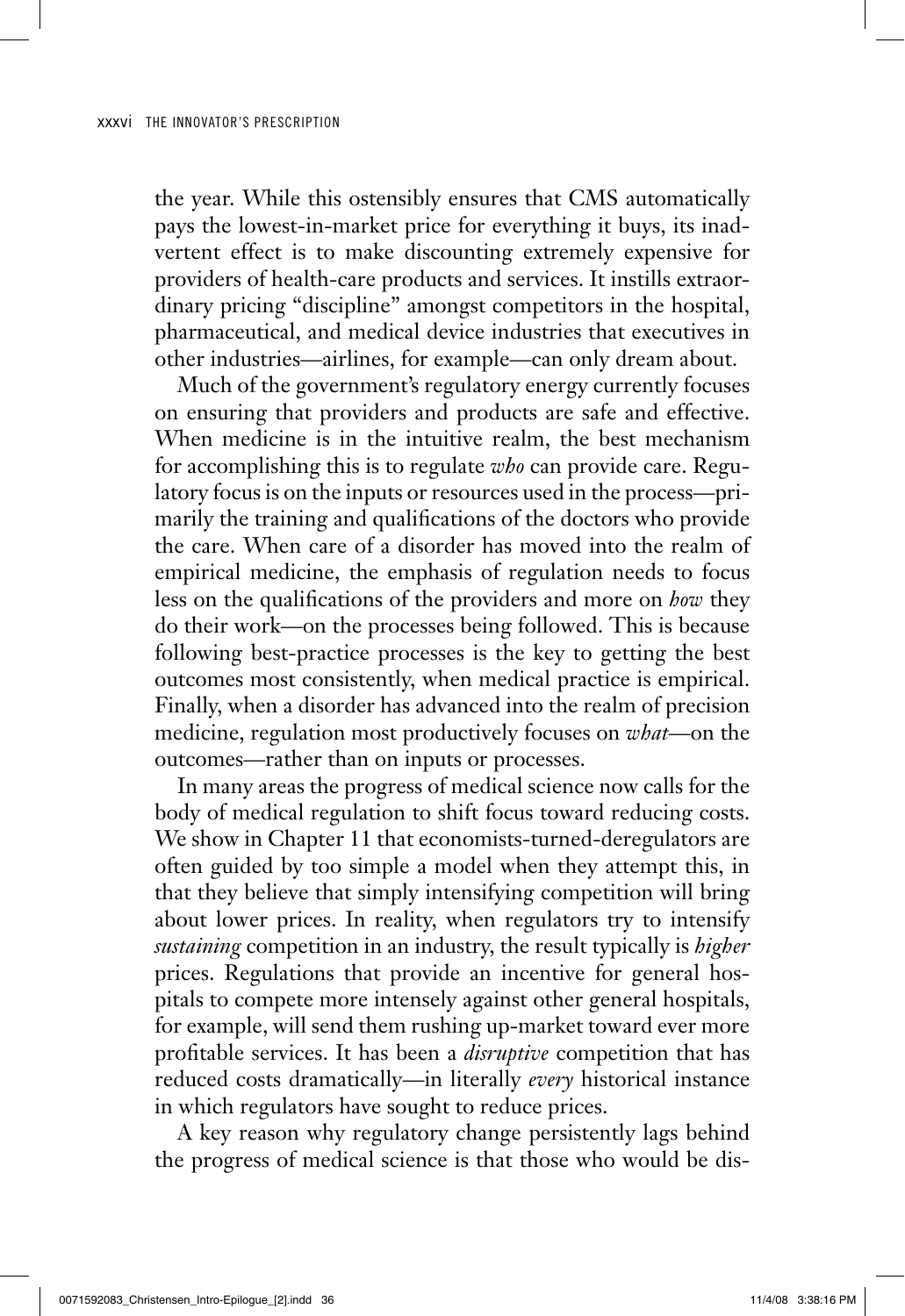rupted by the shift in regulatory focus have a lot to lose, and for the good of the provider they adroitly preserve regulations that initially had been adopted for the good of the patient. Our research has shown that the power of those ensconced behind the protection of these regulations almost *never* yields to a direct assault on the regulation. Rather, the regulations are toppled only when disruptive innovators find applications or markets beyond the reach of the regulators. They succeed in that context—and the regulation ultimately succumbs to the evidence. We give case histories in this final chapter of instances in which regulations that barred lower-cost health-care providers from entering a market were toppled through this strategy.

## Summary

The challenge that we face—making health care affordable and conveniently accessible to most people—is not unique to health care. Almost every industry began with services and products that were so complicated and expensive to provide and consume that only people with a lot of skill and a lot of money could participate. The transformational force that has brought affordability and accessibility to other industries is disruptive innovation. Today's health-care industry screams for disruption. Politicians are consumed with how we can afford health care. But disruption solves the more fundamental question: How do we make health care affordable?

Most disruptions have three enablers: a simplifying technology, a business model innovation, and a disruptive value network. The technological enabler transforms a technological problem from something that requires deep training, intuition, and iteration to resolve, into a problem that can be addressed in a predictable, rules-based way. Diagnostic abilities are the technological enablers of disruption in health care. Precise definition of the problem, in this and in every industry, is a prerequisite to the development of a predictably effective solution.

In the past, business model innovation was common in health care. When the technological enablers for the diagnosis and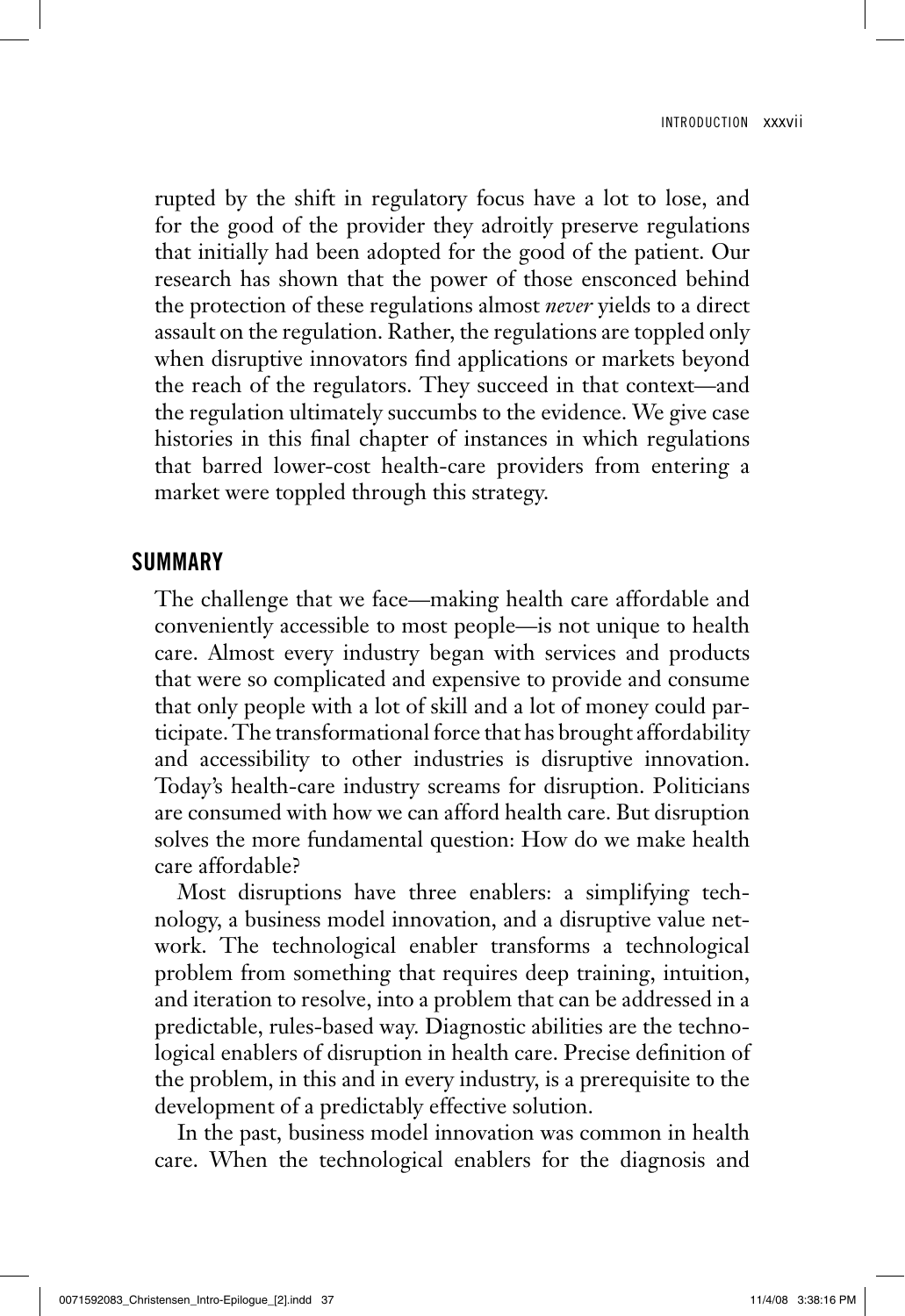treatment of infectious diseases emerged, most patient care was transferred away from hospitals to doctors' offices, and away from the doctors to the nurses. However, business model innovation has stalled in the last three decades. Regulations and reimbursement systems currently trap in high-cost venues much care that could be provided in lower-cost, more convenient business models. Other disruptions fail because they lack new value networks that combine business models into a coherent ecosystem that allows them to disrupt their predecessors.

Three key lessons from the history of disruptive innovation are particularly important in the disruption of health care. The first is that while the technological enablers almost always emerge from the laboratories of leading institutions in the industry, the business model innovations do not. Almost always these are forged by new entrants to the industry. Regulators must beware, therefore, of attempts by the leading institutions to outlaw business model innovation. Regulation should facilitate it. What is in the interest of society most often does not coincide with the self-perceived interests of the leading institutions.

The second key lesson is that disruption rarely happens piecemeal, where stand-alone disruptions are plugged into the existing commercial ecosystem of an industry. Rather, entirely new value networks arise, disrupting the old. Hence, disruptive business models such as value-adding process clinics, retail clinics, and user networks must be married with disruptive innovations in insurance and reimbursement in order to reap the full impact in cost and accessibility. At the outset, knitting all these pieces together will require a much higher degree of integration than has been the norm in the health-care industry. Difficult though it will be, these providers need to disrupt themselves. Employers will need to play a more proactive role in orchestrating the emergence of this new value network, compared to the reactive posture they have taken in the past.

Finally, we have seen a pervasive pattern in *every* industry that has been transformed through disruption. This same pattern characterizes what has happened to date with disruptive initiatives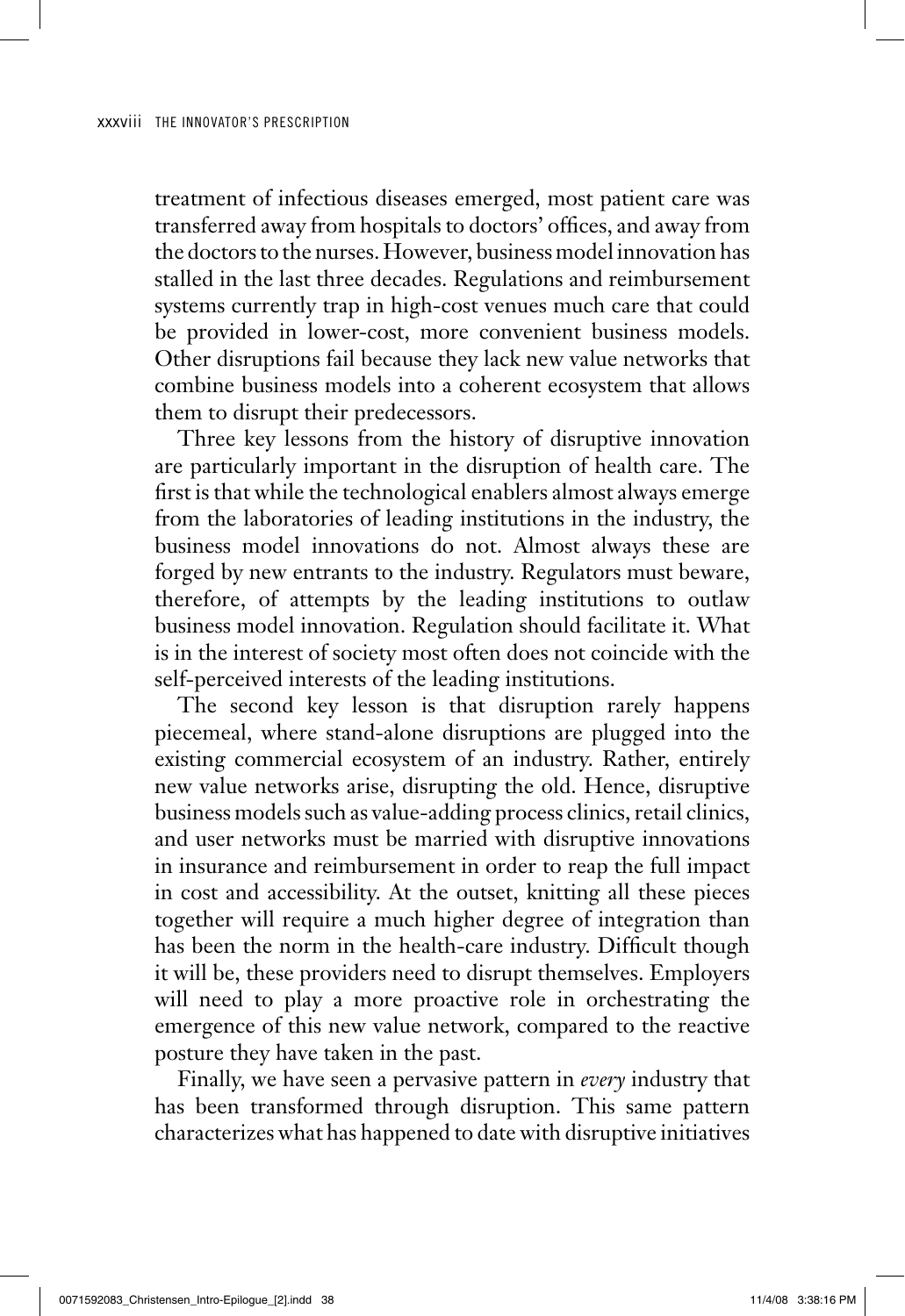in health care. The energies, talent, and resources of the leading organizations in an established system *always* are absorbed in improving their best products, which are sold to address the most demanding applications in the industry. Why? Because the high end of most markets is where the most attractive profits are made, serving the most profitable customers. When a disruptive technological enabler emerges, the leaders in the industry disparage and discourage it because, with its orientation toward simplicity and accessibility, the disruption just isn't capable of solving the complicated problems that define the world in which the leading experts work.

*Always*, the technological enablers of disruption are successfully deployed against the industry's simplest problems first. They then build commercial and technological momentum upon that foothold and improve, progressively displacing the old, highcost approach application by application, customer by customer, disease by disease. Apple sold its Apple IIe personal computer as a toy to children, not to the accounting departments of major banks. Nucor cut its teeth on concrete reinforcing bars, not the sheet steel that fed Ford. Cisco deployed its switches to route data, not voice—because data didn't care about the router's foursecond latency delay, whereas voice telecommunications did. Target started by selling things like paint, hardware, and simple kitchen supplies, not designer clothing. JCB transformed the digging of big holes not by aspiring to use hydraulics technology to excavate massive underground parking garages upon which skyscrapers would be built. JCB started by digging one-foot trenches to run water lines from homes to the pipes under the street. Toyota's launch vehicle was a Corona, not a Lexus.

Health care is no different. An illustration: angioplasty has transformed the interventional care of coronary artery disease making it *much* more affordable and *much* more convenient for *many* more people to receive effective treatment.<sup>31</sup> It was initially deployed against partially occluded, easy-to-access coronary arteries. Luckily, angioplasty wasn't blocked from the market just because it couldn't beat the gold standard of open-heart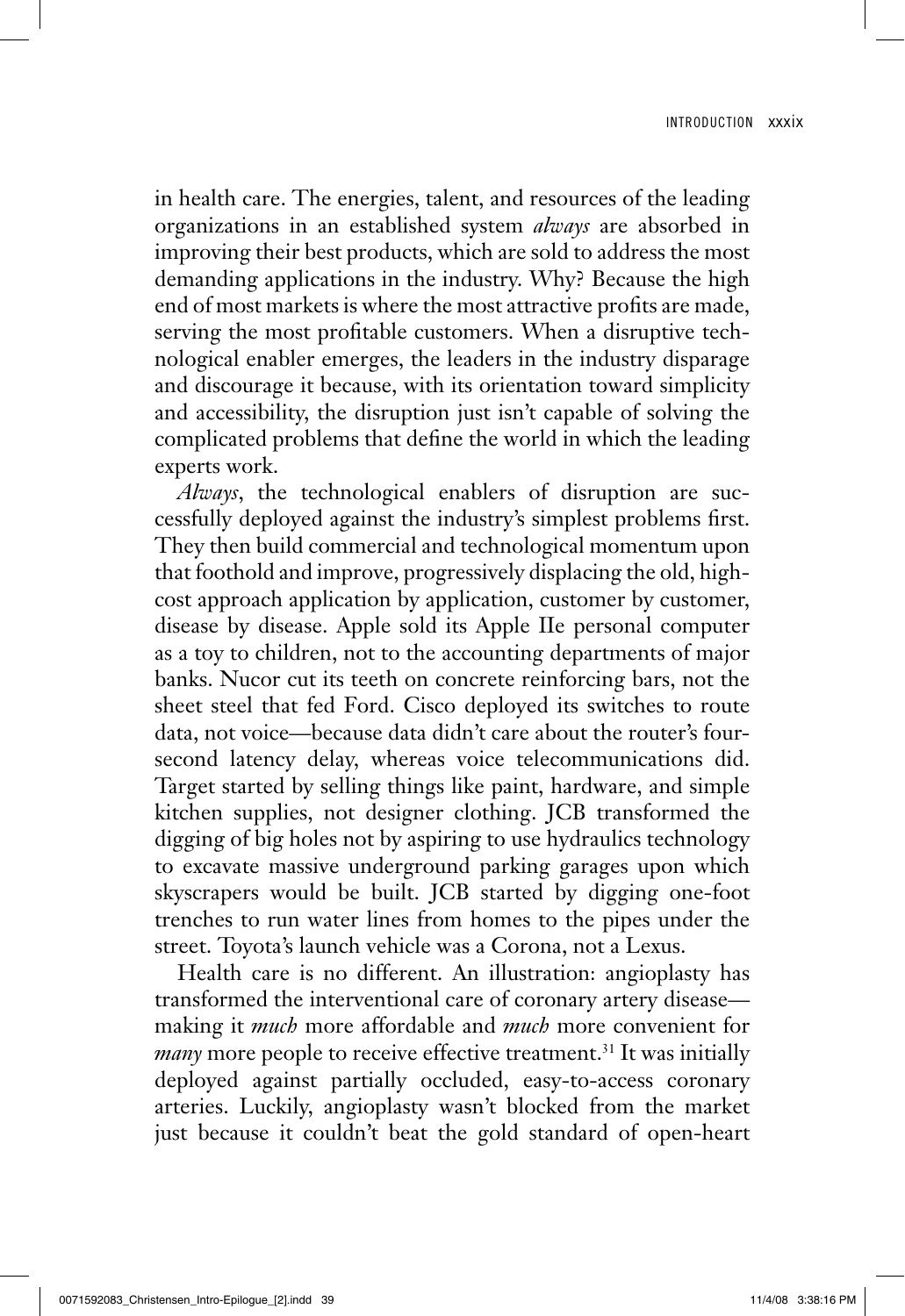bypass surgery, which was unquestionably the best way to resolve intractable blockages in complicated locations. But step by step, stent by stent, the minimally invasive approach has improved to the point where fewer and fewer people need bypass surgery. Now, pharmaceuticals, including lipid-lowering agents such as Lipitor, are disrupting angioplasty in the same manner. They were not withheld from the market because they couldn't dissolve defiant arterial blockages. But deployed as prevention, patient by patient, these "statins" demonstrate reabsorption of atherosclerotic plaques that can obviate the need for angioplasty.

Doctors and hospitals, regulators, and policy makers need to convert to this religion because it isn't myth: it is true. The fact that cost-lowering, accessibility-enhancing disruptive enablers can address only the simplest of problems at the outset is indeed a gospel of good news. It frees physicians and hospitals to focus their energies on what they do best—tackling complex medical problems and moving more and more problems along the spectrum from intuitive toward precision medicine. However, in the history of health care, industry leaders have repeatedly lobbied for legislation and regulation that block disruptive approaches from being used anywhere until they are certifiably good enough to be used everywhere. This traps the industry where it began, in the expertise-intensive world of high costs.

Generally, the leading practitioners of the old order become the victims of disruption, not the initiators of it. But properly educated, the leaders of the existing systems can take the lead in disrupting themselves—because while leaders instinctively view disruption as a threat, it always proves to be an extraordinary growth opportunity. Hence, IBM played a huge role in creating the personal computer industry; the department store Dayton-Hudson launched Target; and Hewlett-Packard created and grew to dominate the disruptive ink-jet printer business. When they follow the rules we've described in our research, the leaders in the old indeed can become the leaders of the new.

The forces of health-care reform have had no credible map of the terrain ahead. Our hope is that this book can serve as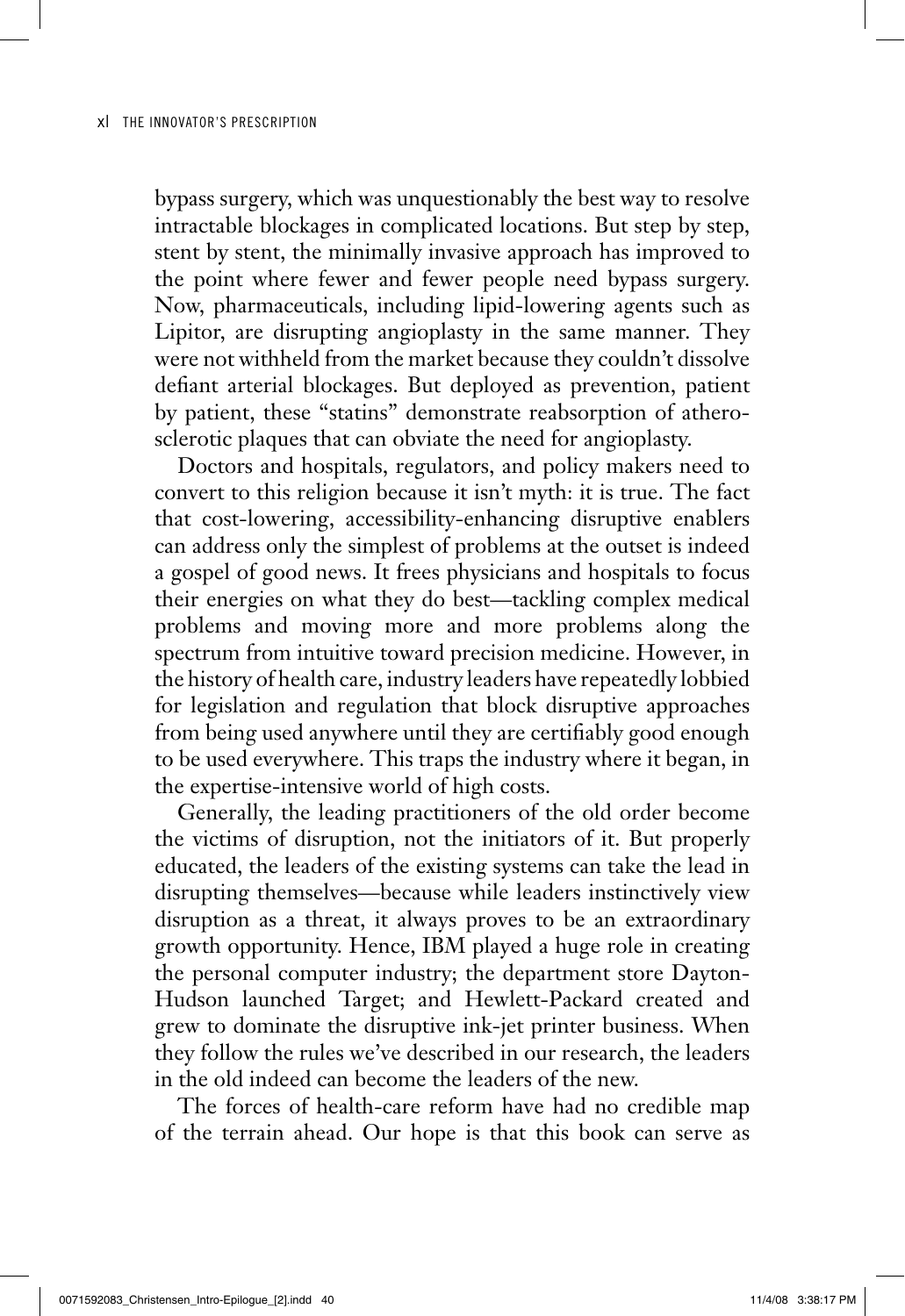the map. We hope this map inspires some of you to step to the front and become leaders in a coordinated revolution, because the reforms that make health care affordable and accessible are indeed possible.

### **NOTES**

- 1. According to the Kaiser Family Foundation and the Centers for Medicare and Medicaid Services, the average annual growth rate in national health expenditures was 9.8 percent in nominal terms between 1970 and 2005. The nominal growth rate of GDP was 7.4 percent over the same period. See *Health Care Costs: A Primer*, Kaiser Family Foundation, August 2007.
- 2. David Walker, comptroller general of the United States, estimates that the federal government would have to set aside \$23 to \$28 trillion today to meet the underfunded promises of Medicare. Walker was interviewed on *60 Minutes* on July 8, 2007, about the future effects of Medicare on the nation's economy: http://www.cbsnews.com/ stories/2007/03/01/60minutes/main2528226.shtml.
- 3. Unfunded and unrecognized pension obligations.
- 4. Schoen, Cathy, et. al., "Toward Higher-Performance Health Systems: Adults' Health Care Experiences in Seven Countries, 2007," *Health Affairs*, vol. 26, no. 6 (2007), 717–34.
- 5. "Unsocialized Medicine," *Wall Street Journal*, June 13 2005, A12.
- 6. "NHS Audit: Big Spender, Unwise Spender," *The Economist*, September 13, 2007.
- 7. Brownlee, S., *Overtreated: Why Too Much Medicine Is Making Us Sicker and Poorer*, Bloomsbury USA, September 2007.
- 8. *Holy Bible*, Book of Proverbs, 29:18.
- 9. The leading and most articulate spokesperson for consumer-driven health care is Professor Regina Herzlinger of the Harvard Business School. Her books on this topic include *Consumer-Driven Health Care: Implications for Providers, Payers, and Policy-Makers* (San Francisco: Jossey-Bass, 2004); and *Who Killed Health Care?: America's \$2 Trillion Medical Problem—and the Consumer-Driven Cure* (New York: McGraw-Hill, 2007). See also Porter, M., and Teisberg, E., *Redefining Health Care: Creating Value-Based Competition on Results* (Boston: Harvard Business School Press, 2006).
- 10. In this book we do not describe the data and the analytics through which these models were derived, because they have been thoroughly documented in a range of books and academic publications. In this book we *illustrate* the workings of these models and theories by drawing on examples that are familiar to many readers. These illustrations aren't offered as proof of the validity of these models, however. Readers who want further documentation and analysis should first study Christensen, Clayton M. (1997), *The Innovator's Dilemma*, and Christensen, Clayton M., and Michael Raynor (2003), *The Innovator's Solution* (both published by the Harvard Business School Press, Boston). Footnotes in those books can lead curious readers even more deeply into the academic papers through which these models were originally published.
- 11. Stabell and Fjeldstad describe the value network or commercial system a "system of interlinked chains" (Stabell, Charles. B., and Fjeldstad, Ø. D., "Configuring Value for Com-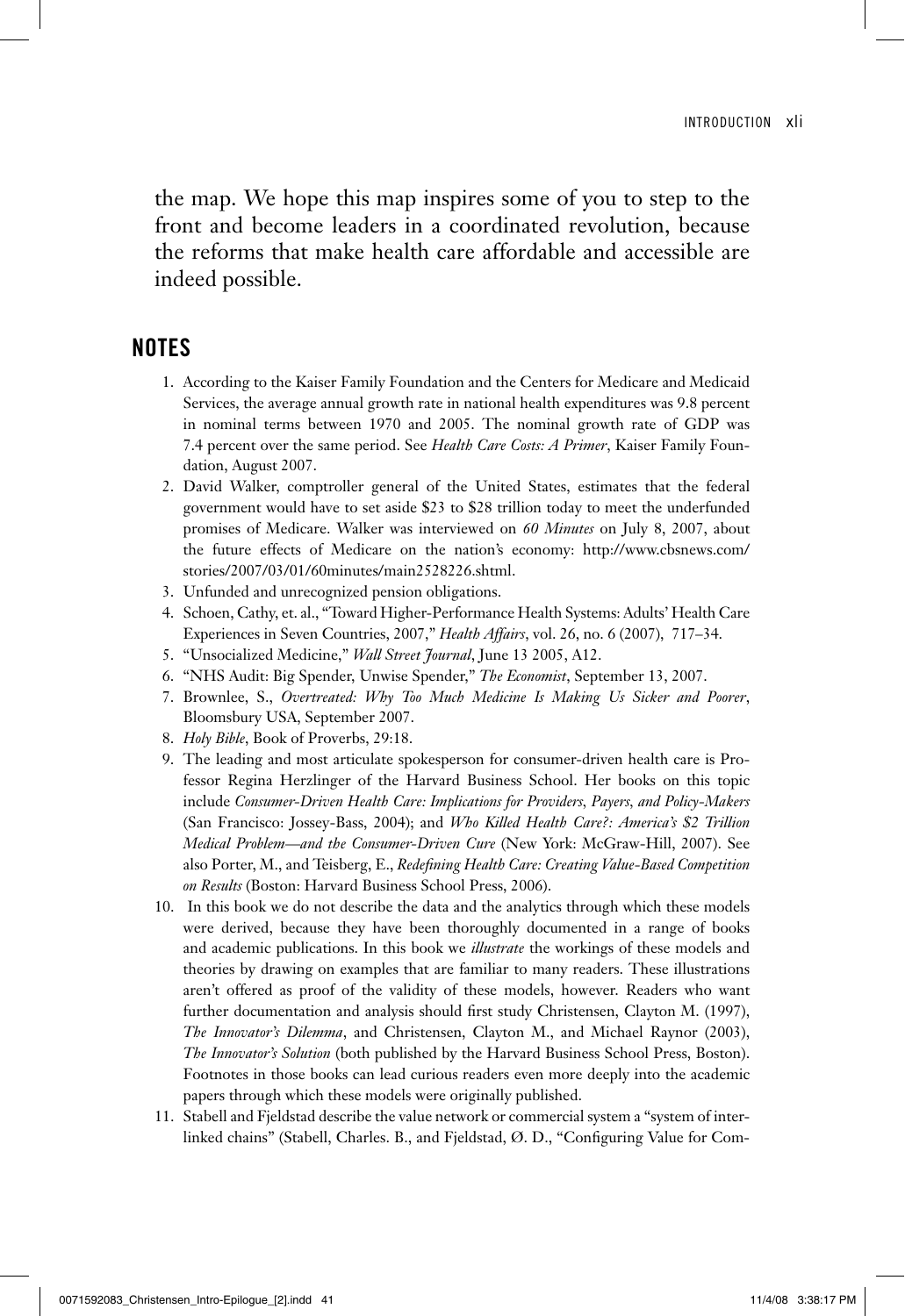petitive Advantage: On Chains, Shops and Networks." *Strategic Management Journal*, May 1998), which Porter labels the value system (Porter, Michael, *Competitive Advantage*. New York: the Free Press (1985):34).

- 12. We refer interested readers to Christensen, Clayton M., *The Innovator's Dilemma,* op.cit*.*
- 13. It is important to keep in mind that the progression from one end of this spectrum to the other is an incremental process. There remains a significant number of patients—16 to 20 percent, according to Groopman, J., *How Doctors Think*, Houghton Mifflin Company (March 2007)—who still require intuitive care to reach a definitive diagnosis. However, by applying rules of thumb and other heuristics, the work that many physicians do today has actually progressed through the intuitive and empirical phases and is very nearly precision, or rules-based, medicine.
- 14. We are deeply indebted to our friend Øystein Fjeldstad of the Norwegian School of Management, who developed and taught us this framework. Wel explain these concepts more deeply in later chapters. Those interested in Fjeldstein's framework should also read Stabell, C. B., and Fjeldstad, Ø. D., "Configuring Value for Competitive Advantage: On Chains, Shops and Networks." *Strategic Management Journal*, May 1998.
- 15. Most concepts of strategy were derived from the study of VAP businesses. See, for example, Porter, Michael, *Competitive Advantage*. New York: the Free Press (1985). More recently, Professor Tom Eisenmann at the Harvard Business School has done similarly insightful work on strategy in Network businesses. There has been much less Porter- and Eisenmannesque work done on strategy in solution shop businesses.
- 16. Our colleague Regina Herzlinger, building upon earlier work by Harvard Business School professor Wickham Skinner, has written extensively on the value of focus. See Herzlinger, R., *Market-Driven Health Care: Who Wins, Who Loses in the Transformation of America's Largest Service Industry*. Reading, Massachusetts: Addison-Wesley (1997).
- 17. Abelson, Jenn, "Shift in Health-Cost Focus Is Said to Show Promise." *New York Times*, July 12, 2007.
- 18. The treatment of this specific form of multiple myeloma isn't yet in the realm of *precision* medicine—but it is solidly in the empirical world. Johnson & Johnson therefore cannot guarantee that *every* patient will be healed. But the biomarker diagnosis is unambiguous, and Velcade is efficacious a high enough percentage of the time so that J&J can build into its product pricing the probability of Velcade not working with a small percentage of patients.
- 19. dLife at http://www.dlife.com, provides newsletters, recipes, forums, a national weekly television show and radio station, and online educator-customized interactive tools for providers and patients.
- 20. Revolution Health recently merged with Waterfront Media. Together they offer online communities of blogs, forums, groups, and people with similar goals. Members are encouraged to start a new group.
- 21. Bohmer, Richard, "The Rise of In-Store Clinics—Threat or Opportunity?" *New England Journal of Medicine*, vol. 356, no. 8 (2007): 765-68.
- 22. Committee on Quality of Health Care in America, *Crossing the Quality Chasm: A New Health System for the 21st Century*, Washington, DC: Institute of Medicine, National Academy Press, 2001; and Kohn, Linda T., Janet M. Corrigan, and Molla S. Donaldson, eds., *To Err Is Human: Building a Safer Health System,* Washington, DC: Committee on Quality of Health Care in America, Institute of Medicine, National Academy Press, 1999.